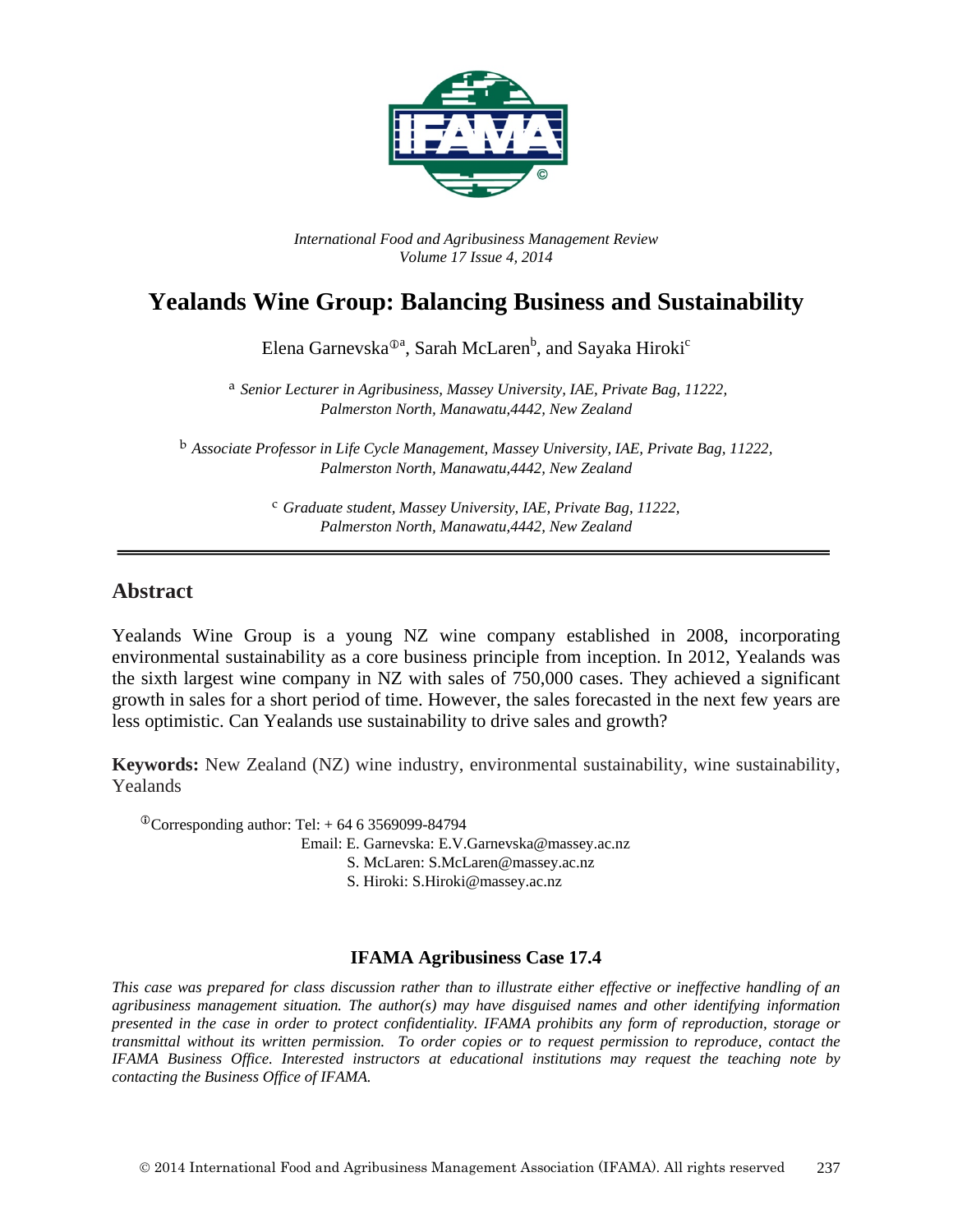#### *Think boldly, tread lightly and never say it can't be done***.** — Peter Yealands, Executive Director and Founder, Yealands Wine Group Estate

## **Introduction**

It was a beautiful summer day in Marlborough, New Zealand (NZ). Peter Yealands, chairman and founder of Yealands Wine Group Limited (Yealands), was sitting in his office overlooking the vineyards sprawled across the rolling hills of Awatere Valley. He was thinking about the amazing growth of Yealands since 2008 and how to use sustainability to drive future growth. The company had achieved significant growth in a very short period of time due to increased grape and wine production as well as a successful acquisition. However, a decreased growth rate was forecasted for this year and the next couple of years. In 2011/12, the company experienced about 90% growth in wine sales over the previous year. However, the estimate for 2012/13 was roughly 25% growth due to consolidation within the company. Established in 2008, Yealands owned two wineries and 12 vineyards spread across New Zealand; it produced 15,000 tonnes of grapes from its own vineyards and 12 million litres (L) of wine in 2011/12. Yealands had become the sixth largest wine exporter in New Zealand with sales of  $750,000$  cases<sup>[1](#page-1-0)</sup> in 2011/12 (see Exhibit 1 for Yealands company data).

The history of Yealands dated back to 2001 when entrepreneur Peter Yealands bought his first Seaview vineyard of 120 ha. Developing a passion for grape growing, he continued buying neighboring vineyards. By 2013, the Seaview vineyard had grown to 1,150ha and was the largest privately-owned single vineyard in New Zealand<sup>[2](#page-1-1)</sup> (see Exhibit 2 for the map of wine regions in NZ) (see Exhibit 3 on Peter Yealands).

Environmental sustainability involving innovation was Yealands' competitive advantage. Yealands' goal was to become the most sustainable vineyard and winery in the world, and the company had invested in environmental initiatives since its inception. A pioneering GPS technology had been used to accurately run the vineyards rows and orient them for the best aspect of the slopes. The design of the new winery incorporated various energy and water saving ideas. And a range of innovative environmental activities and certifications had been introduced. As a result, Yealands had achieved various environmental awards for their wines, which attracted new buyers including Tesco in the UK.

## **Global Wine Industry**

The global wine industry had become very competitive and had changed dramatically over the last decade. Wine production and consumption in the Old World countries such as France, Italy, and Spain had declined while the New World countries such as Australia, New Zealand, and Chile had increased in both production and exports. China was one of the fastest-growing wine markets, accounting for about 7% of the global wine consumption in the last few years (see Exhibit 4 for a summary of the global wine industry).

 $<sup>1</sup>$  A case comprises 9 litres of wine (12 bottles of wine in a case; 0.75 litre in a bottle</sup>

<span id="page-1-1"></span><span id="page-1-0"></span><sup>&</sup>lt;sup>2</sup> The second largest privately-owned single vineyard in New Zealand is about 600 ha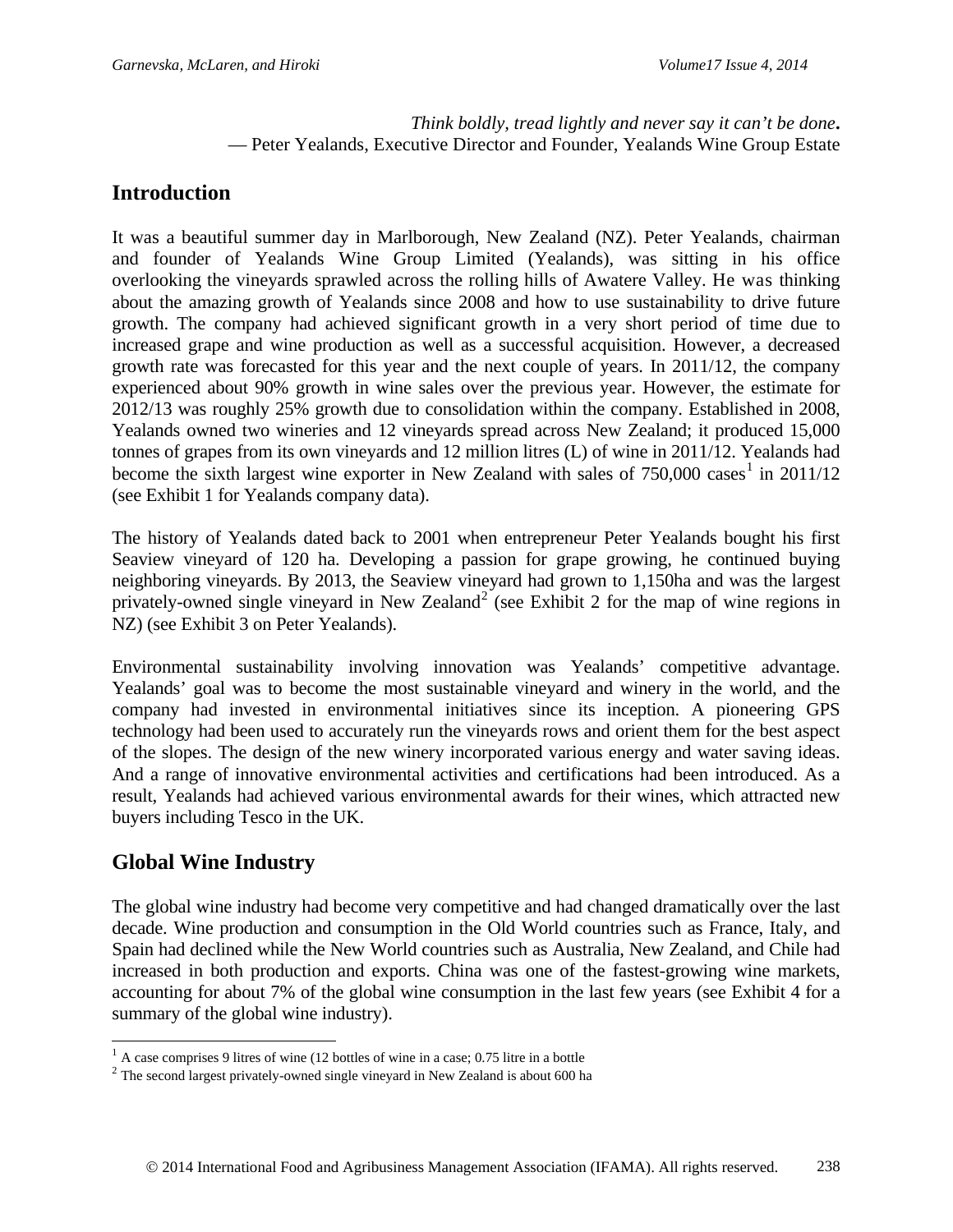### *International Wine Certification and Initiatives*

A number of environmental certification schemes were available to wineries around the world. These included region- or country- specific wine programs (such as Certified California Sustainable Winegrowing<sup>[3](#page-2-0)</sup>, Entwine Australia<sup>[4](#page-2-1)</sup>; Certified Sustainable Wine of Chile<sup>[5](#page-2-2)</sup>; and Integrated Production of Wine in South Africa). Other certification schemes were not linked to specific geographical areas; examples included The Carbon Trust's Reducing  $CO_2$  and  $CO_2$  Measured Labels<sup>[6](#page-2-3)</sup>, and certification to ISO14001<sup>[7](#page-2-4)</sup> (see Exhibit 5 for details of a selection of key international and NZ certification schemes).

The wine industries in different countries had co-operated on a number of wine environmental initiatives including:

- 1. A set of Global Wine Sector Environmental Sustainability Principles (GWSESP) was produced in 2006 by FIVS (Federation Internationale des Vins et Spiritueux, the trade association for all sectors of the alcohol beverage industry). The purpose of these principles was to "…ensure that there is a coordinated, efficient and results-driven approach to the international wine industry's commitment to environmental sustainability"<sup>[8](#page-2-5)</sup>;
- 2. The International Wine Industry Greenhouse Gas Accounting Protocol was released in 2008, the result of a partnership between the Wine Institute of California, NZ Winegrowers, South Africa's Integrated Production of Wine program, and the Winemakers' Federation of Australia. It provided a free greenhouse gas (GHG) protocol and calculator for measuring the carbon footprints of vineyard operations and wineries.<sup>[9](#page-2-6)</sup>

Internationally, an increasing number of wineries were investing in environmental initiatives and certification to demonstrate their environmental credentials. Examples of recent environmental award-winning wineries<sup>[10](#page-2-7)</sup> included Viñedos Emiliana<sup>[11](#page-2-8)</sup> in Chile, Avondale<sup>[12](#page-2-9)</sup> in South Africa, Torres<sup>[13](#page-2-10)</sup> in Spain, and Jackson Family Wines<sup>[14](#page-2-11)</sup> in California.

## **New Zealand Wine Industry**

The New Zealand wine industry had experienced significant growth in production and exports in the last decade (see Exhibit 6 for a summary of the NZ wine industry). In 2012, there were 703 wineries in New Zealand divided into three categories based on production per year: more than 2 million L; between  $200,000$  L - 2 million L; and less than  $200,000$  L.

<span id="page-2-0"></span><sup>&</sup>lt;sup>3</sup> http://www.sustainablewinegrowing.org/certified-sustainable-winegrowing.php  $4$  http://www.wfa.org.au/entwineaustralia 5 http://www.sustentavid.org/en/  $\overline{a}$ 

<span id="page-2-1"></span>

<span id="page-2-3"></span><span id="page-2-2"></span> $\frac{6}{7}$  http://www.carbontrust.com/client-services/footprinting/footprint-certification/carbon-footprint-label  $\frac{7}{7}$  http://www.iso.org/iso/iso14000

<span id="page-2-4"></span>

<span id="page-2-5"></span> $^8$ http://www.ipw.co.za/content/pdfs/sustainability/eng/GWSESP\_Brochure.pdf  $^9$  http://www.wineinstitute.org/ghgprotocol

<span id="page-2-6"></span>

<span id="page-2-7"></span><sup>&</sup>lt;sup>10</sup> Winners of awards at the DB Green Awards 2012 and 2013 (see Green Awards at http://www.thedrinksbusiness.com/)<br><sup>11</sup> http://www.emiliana.cl/<br><sup>12</sup> http://www.avondalewine.co.za/<br><sup>13</sup> http://www.torres.es/<br><sup>14</sup> http://w

<span id="page-2-8"></span>

<span id="page-2-9"></span>

<span id="page-2-11"></span><span id="page-2-10"></span>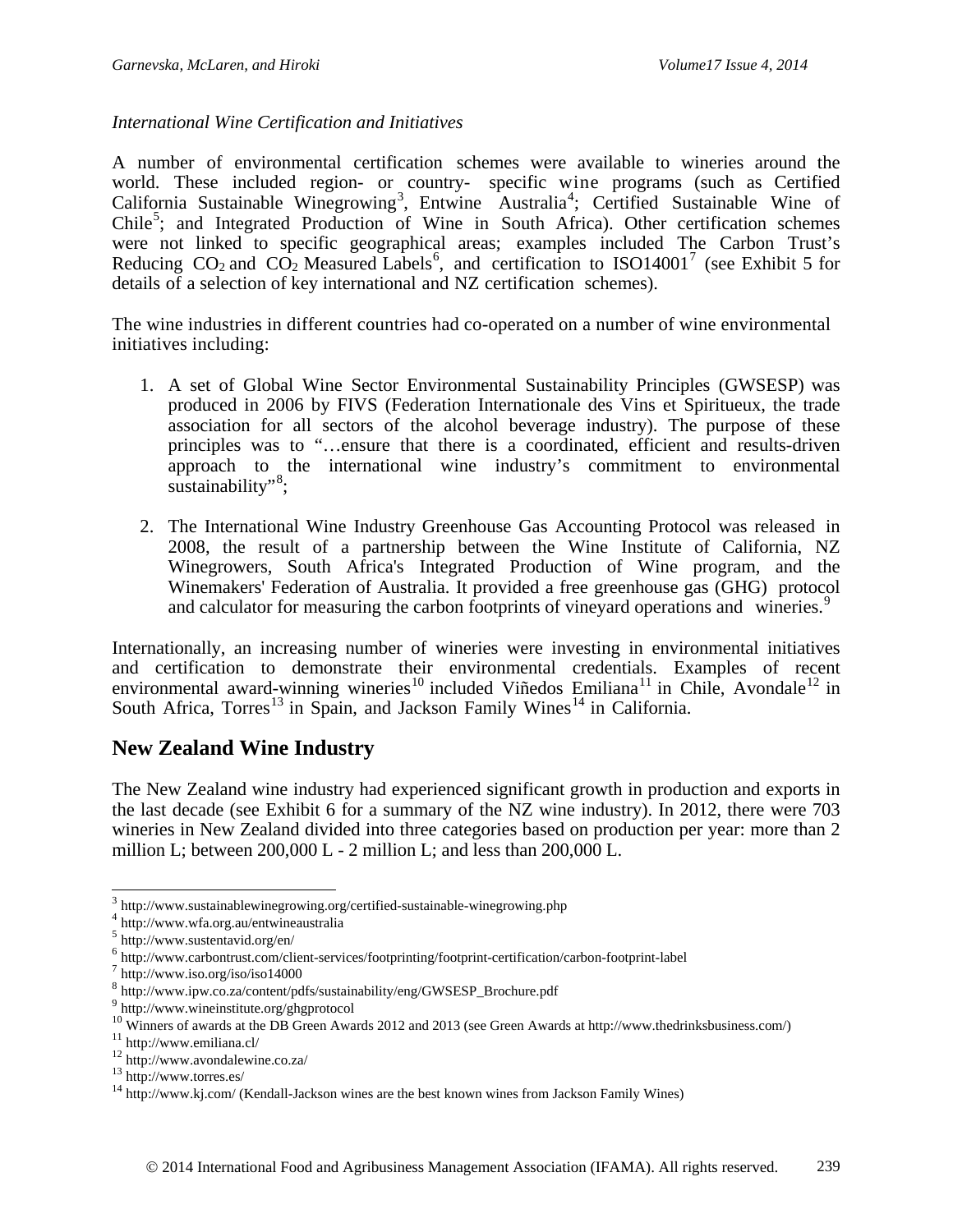### *Competitors*

*Pernod Ricard* (NZ\$236 Million in revenue in 2012), a French spirits group that owned several iconic New Zealand wine brands such as Brancott/Montana, Church Road and others, was the largest wine company (wine production and distribution) in New Zealand, selling about 3 million cases<sup>[15](#page-3-0)</sup> a year of NZ-produced wines. The second largest wine company in NZ was *Delegat* (NZ\$222 Million in revenue in 2012), a publicly owned company enjoying global success with its [Delegat](http://www.delegatwines.com/) and [Oyster](http://www.oysterbaywines.com/) Bay brands. Delegat sold around 2-2.5 million cases of NZ wine per year. In third position was *Constellation Brands NZ* (NZ\$192 Million in revenue in 2012), an international company that was the world's biggest wine producer and owned several NZ brands like Nobilo, Selaks and Kim Crawford. Constellation sold around 2.0 million cases of NZ wine per year. The next largest company was *Villa Maria* (NZ\$120 Million in revenue in 2012), the top NZ-owned company with its own Villa Maria brand and the fourth largest company in terms of sales of NZ wine; it sold around 1.5 million cases per year. *Treasury Wine Estates* (NZ\$112.7 Million in revenue in 2012), an Australian-based wine making and distribution company that owned NZ brands including Matua, sold around 1.3 million cases of NZ wine per year. Yealands was in sixth place overall. The next position was shared by several companies, such as Mud House Winery, Guisen Wines, Babich Wines. The sales for each of these companies were about 500,000 cases per year.

#### *New Zealand Wine Sustainable Certificates and Initiatives*

Many New Zealand wine companies chose to associate themselves with the "clean and green" image of New Zealand in their marketing messages and branding. The benefits of this branding had been recognised for some time, and were promoted in a coordinated way through NZ Winegrowers, the national organization for New Zealand's grape and wine sector. NZ Winegrowers was mainly funded through a compulsory levy on the sale of grapes and wine. Perhaps the most tangible expression of the New Zealand wine sector's coordinated approach could be found in the development of the Sustainable Winegrowing New Zealand (SWNZ) program which was launched in 1998/99. In 2007, NZ Winegrowers launched its Sustainability Policy, which stipulated that wines from vintage 2010 on must have been produced under one of the recognized, independently audited, sustainability programs in order to be included in NZ Winegrowers' national and international marketing, promotional and awards events.<sup>[16](#page-3-1)</sup> Effectively this meant that almost all New Zealand wine producers moved to achieve either SWNZ certification or organic/biodynamic certification by 2012. Accredited members of SWNZ who were also members of the Wine Institute of New Zealand were entitled to use the SWNZ logo on their wine bottle labels; however, some wine companies had expressed concerns that SWNZ did not provide them with a marketing edge.<sup>[17](#page-3-2)</sup>

In New Zealand, greenhouse gas ("carbon footprint") certification was available for organizations, products and services through the CEMARS and carboNZero programs provided

<span id="page-3-0"></span> $15$  The data about the sales of cases of different NZ wine companies is based on case writers estimates.

<span id="page-3-1"></span><sup>&</sup>lt;sup>16</sup> The approved certification schemes are: Sustainable Winegrowing NZ (SWNZ), BioGro-NZ, AsureQuality, Demeter, and ISO 14001. (http://wineinf.nzwine.com/sustainability.asp#sustain\_policy)

<span id="page-3-2"></span><sup>&</sup>lt;sup>17</sup> Strategic Report by Pricewaterhouse Coopers. 2011. November, p.23 [\(http://www.nzwine.com/assets/sm/upload/42/9r/g9/vf/NZW%20Strategic%20Review%20Dec%202012.pdf\)](http://www.nzwine.com/assets/sm/upload/42/9r/g9/vf/NZW%20Strategic%20Review%20Dec%202012.pdf)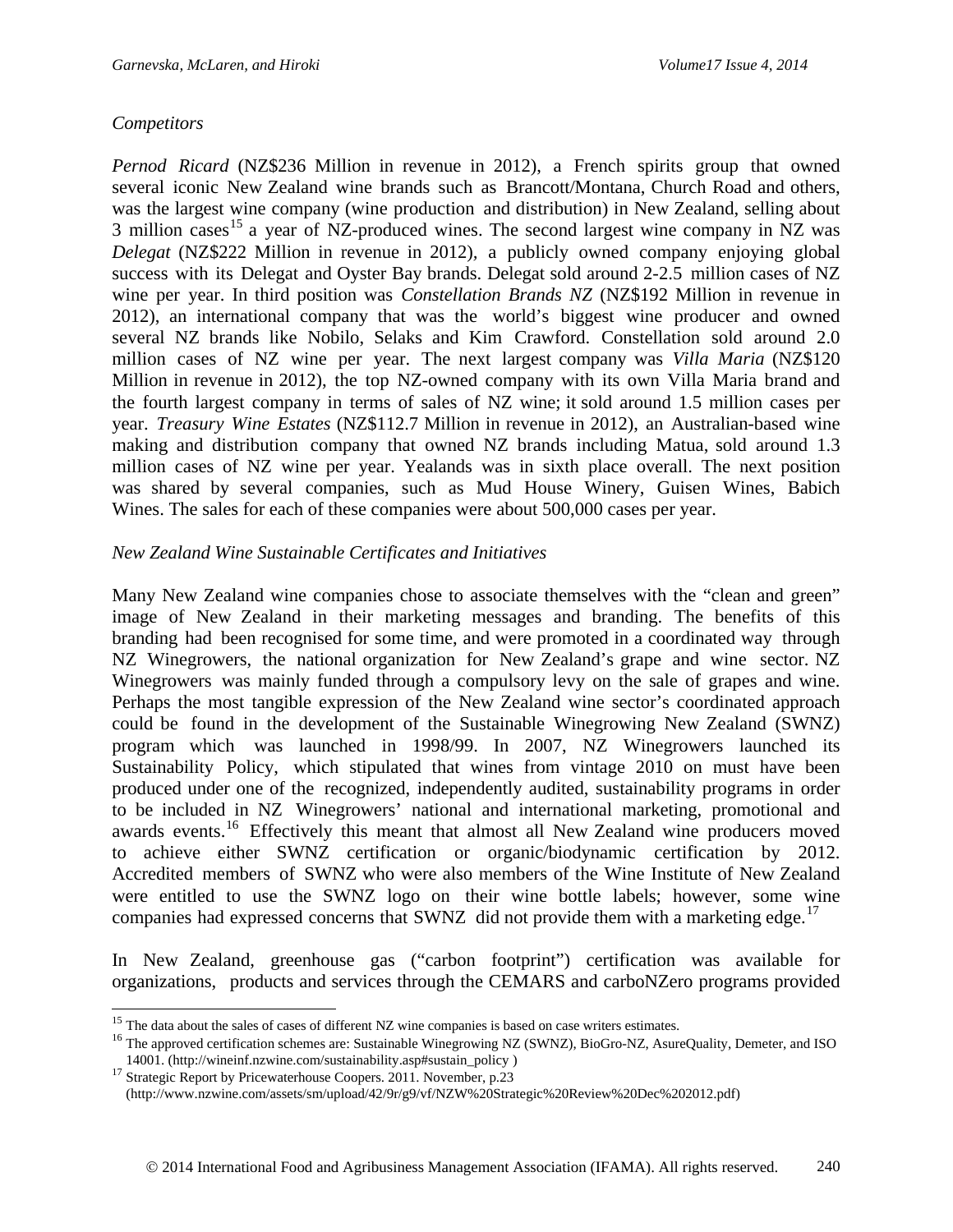by carboNZero holdings. These two programmes provided support tools, technical advice, and guides for measuring greenhouse gas (GHG) emissions. Programme requirements included developing a GHG management plan, independent verification of GHG claims, and support for marketing of CEMARS or carboNZero certification status. Only companies achieving the carboNZero certification were able to offset their GHG emissions by purchasing verified carbon credits (at an additional cost). Certification was awarded only after verification of the measurement and management of GHG emissions by independent approved verifiers. Organisations and products attaining certification were entitled to use the CEMARS and carboNZero logos respectively on their publicity materials, including use of the carboNZero logo on the wine bottle label for certified wine products.

Several wine companies in NZ had some form of environmental sustainability certification. Brancott Estate (owned by Pernod Ricard) had ISO 14001 certification and managed a number of environmental projects but did not have carboNZero certification. Treasury Wine Estates had carboNZero certification for two of its New Zealand wine brands (Squealing Pig and 900 Grapes). Villa Maria had CEMARS certification. Yealands had carboNZero certification on their core brands as well as ISO 14001 certification. A number of other smaller wineries, such as Kono Beverages and Kaimira Ventures Ltd, also had carboNZero certification for selected brands. In addition, a small number of Chilean wineries had attained CEMARS certification.

## **Yealands: Sustainable Wine Producer**

## *Company Background*

Yealands had been growing grapes since 2001 but in 2007 the company decided to build their own winery as a response to the rapid increase in grape production in the region. A fundamental principle for the design of the winery was the efficient use of energy and water. Energy was generated from vineyard prunings and the roof of the building was designed with an expansive curve in order to match the rolling hills and to collect rainwater. The winery was opened officially on August 8, 2008 and had maximum capacity of around 10-11million L per year.

After experiencing some distribution challenges and slow growth of sales in New Zealand, Yealands decided to establish its own distribution within New Zealand in 2010. The company wanted to establish closer relationships with their customers and have a greater control of its products. "No one can sell your wine better then yourself" Peter stated.

In early 2012, Yealands acquired Ager Sectus, another New Zealand wine producer that operated in two locations: Hawkes Bay in the North Island, and Marlborough in the South Island. Ager Sectus had small vineyards (around 100 ha) and a winery (maximum capacity of around 1 million L per year) in each location. The main objective of the acquisition was to establish a presence in the red wine market through buying strong brands in red wines. "Before the acquisition we produced mainly Sauvignon Blanc. We needed to diversify our wine portfolio, we needed to offer red wine to our customers too" explained Peter.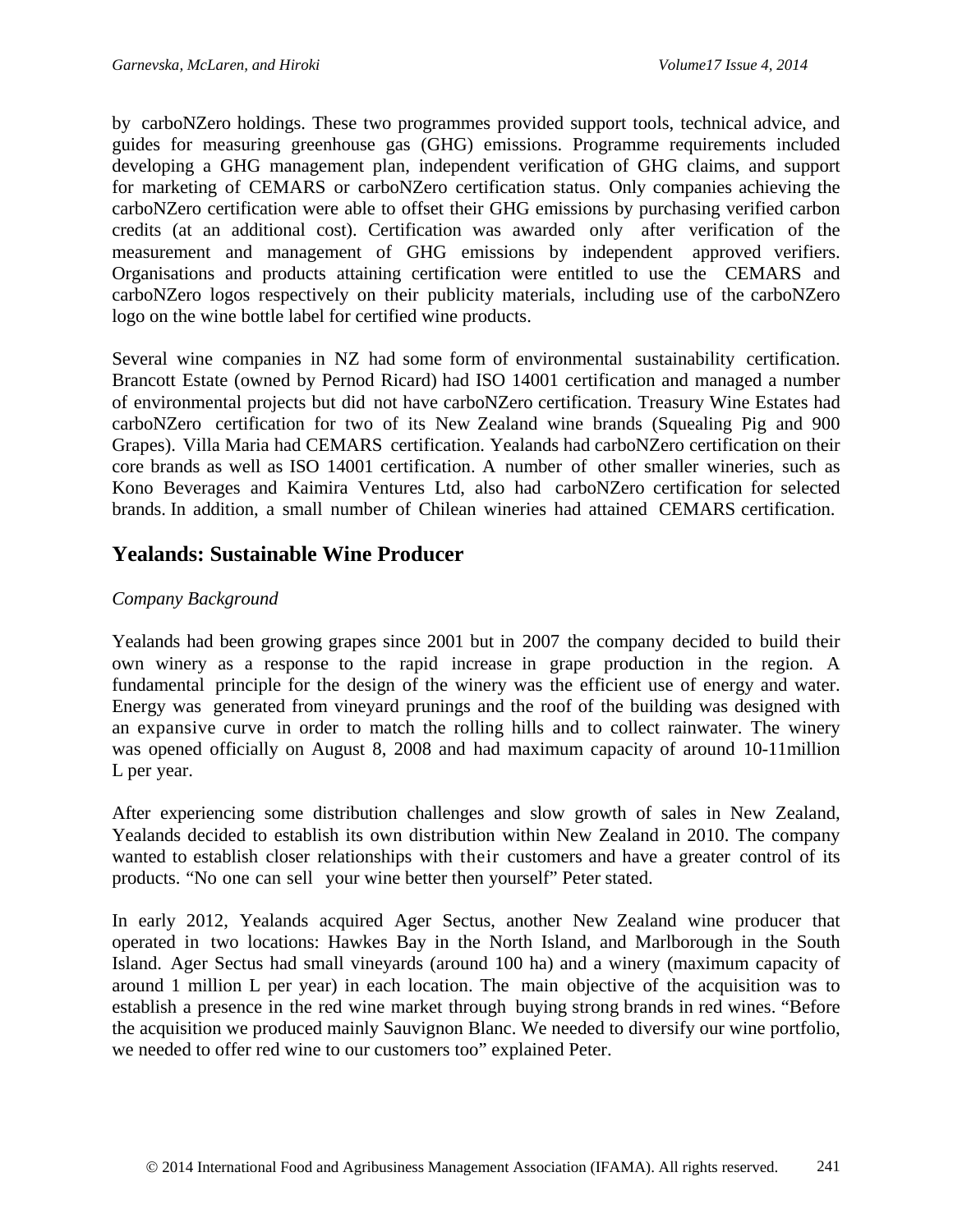Peter and his wife Vai owned 75% of the shares of Yealands Wine Group Limited. The remaining shares were held by Ager Sectus Wine Estates Limited which consisted of 14 individuals (New Zealand and overseas based) who were former Ager Sectus shareholders. Peter was Executive Director and Board Chair of Yealands Wine Group Limited.

Sustainability was managed in a flexible way at Yealands. A Committee for Sustainability existed to coordinate and instigate activities; it comprised five people including Peter. However, decisions about sustainability matters were often made as part of the normal decision-making processes in the company and new ideas might originate from staff in the company or from external people who came to Peter with suggestions. As an example, the winery engineer had an idea to produce biochar<sup>[18](#page-5-0)</sup> from the vine prunings; in 2013, he was engaged in building a pilot plant in one of the vineyard barns to burn the prunings under controlled conditions in order to produce biochar. A "Green Ideas Competition" was popular among the employees: each month all staff members were invited to submit their suggestions for environmental improvements, and a prize<sup>[19](#page-5-1)</sup> was awarded for the best idea.

### *Products and Brands*

Over 85% of the wine produced at Yealands was white wine (mainly Sauvignon Blanc). Red wines such as Pinot Noir (over 10%) and Tempranillo (1%) were also produced. In the last two years, Yealands had worked on an innovative wine named 'Sauvignoir', which was a blend of 80% Sauvignon Blanc and 20% Teinturier (a grape variety with red flesh that was traditionally used for deepening the color of Pinot Noir). The new wine was created to serve customers who were not familiar with white wine varieties, and in particular for the Asian and Chinese market.

Between 40-45% of the wine produced at Yealands was sold under company-owned brands, which included three core brands (Yealands Estate, Crossroads and The Crossings) and several strategic brands (Three Stones, Flexborne, Babydoll, etc.). The company had four tiers for their core brands, which included Yealands Estate Reserve at the top; Yealands Estate Single Block Series and the Crossroads brand in the second tier; Yealands Estate and The Crossings in the third tier; and various other Yealands brands (Yealands Way, Peter Yealands, etc.) in the fourth tier (see Exhibit 7 for Yealands core brands). Yealands' top tier branded wines had been certified with carboNZero since 2011, and their product labels declared this certification. The issue of declaring sustainability credentials on Crossroads and the Crossings branded wine was under debate following the merger with Ager Sectus. "We still haven't decided if we want to put carboNZero stickers on Crossroads and the Crossings products. We are very protective of the sustainability value proposition of the Yealands Estate brand," commented Michael Wentworth, Yealands General Marketing Manager.

Eighty-five per cent of the company budget for advertising and promotions was spent on the three core brands. The fourth tier products made up approximately 70% of all the branded products, and

 $\overline{a}$ 

 $18$  Biochar is charcoal produced by heating biomass in the total or partial absence of oxygen.

<span id="page-5-1"></span><span id="page-5-0"></span><sup>19</sup> Mystery air flight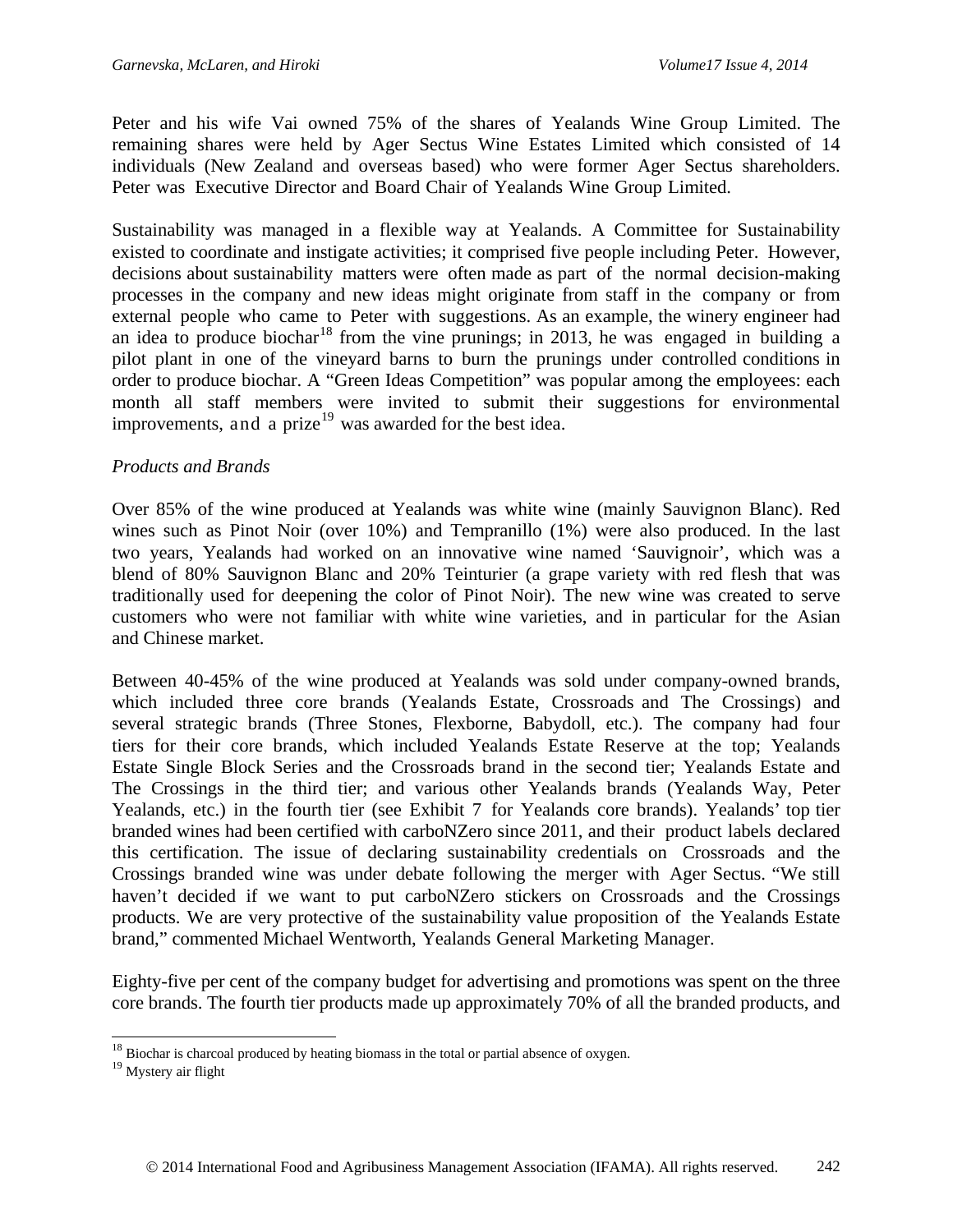were sold in over 65 markets (key markets - Australia, New Zealand and UK). Only third and fourth tier products were subject to sales promotions. Yealands strategic brands (comprising almost 50% of their branded products) were designed to serve specific markets.

The rest of the wine produced in Yealands was non-branded and sold as private labels. Michael explained: "The average selling price per bottle of New Zealand wine was around NZ\$9, Yealands wine was selling from around NZ\$13 through to late NZ\$30s. The market for our branded product was small and if we wanted to gain some presence in the market, we needed to offer less expensive wines that the majority of people were purchasing. For Yealands, private labels were tools that secured a position on the shelf, without lowering the price of our branded wine. This way we were not pressured to sell large volumes of our branded wines." Yealands supplied about 50 private labels: customer-owned private labels (marketed under retailers' brands, such as Tesco) and other private labels owned by Yealands.

#### *Markets and Distribution*

In 2012, about 90% of Yealands production was exported and sold in more than 70 countries. Of the 675,000 cases that were exported in 2011/12, about 38% went to Europe, 36% to Australasia, 22% to Americas, 3% to Asia and the rest Middle East and Africa. The four key export markets in which Yealands aimed to strengthen its brand support and consumer awareness were: the United Kingdom, Australia, USA and China. In other markets, the company planned to increase retail presence and develop more efficient distribution. "We have stepped into many markets in the last few years, therefore now our strategy is to increase our presence in these markets, rather than increasing the number of countries we are in," commented Michael. Globally, around 85% of Yealands' wine was sold through supermarkets and retailers and the rest was sold directly to restaurants, bars, hotels, caterers or online.

Yealands held 5% share or less of the New Zealand-produced wine category in all of its overseas markets except in the Netherlands, where it had a 40% share of the New Zealand category due to Peter's personal connection with one of the major suppliers in that market. "They were our first distributor in 2008 and were our key client for the first three years. At one point in time, this distributor bought 30% of our wine. The risk of having a single market was too high so we tried to diversify our markets" recalled Peter. By 2012, the share of the Netherlands in Yealands' business was comparable to that of the Australian market. Peter also noted that the European market in general had become very difficult for New Zealand wine exports due to strong appreciation of the NZ dollar against the Euro. Moreover, the recession in Europe had caused the sales to slow down dramatically.

Yealands' growth rate in Asia and China in particular was over 600% in 2012 and it was becoming a very important market for the company. "We were probably one of the top five New Zealand wine exporters to China. We expect that China would be our biggest market in the next five years. Customers in China preferred red wines so we developed our new wine 'Sauvignoir' primarily for this market" explained Peter.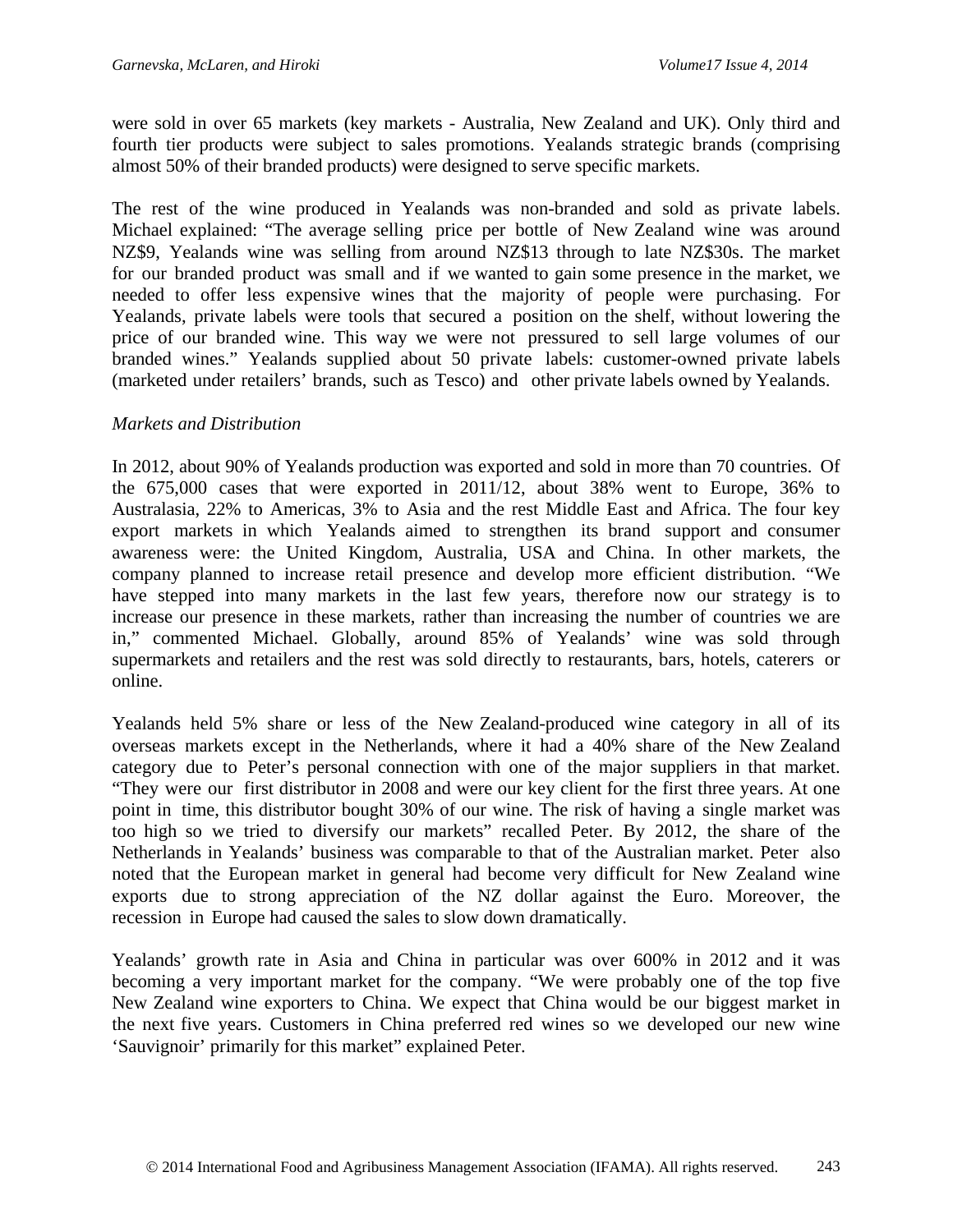Yealands worked mainly with distributors in export markets due to the distributors' market/consumer knowledge and local networks. Furthermore, the company had strengthened its wine distribution in key export markets by establishing subsidiaries and placing its own staff in the market. Building subsidiaries was part of Yealands' growth strategy. The company had two subsidiaries: one in Australia (since 2008) and one in the US (since 2009). Additionally, in 2010, one full-time employee was located in Brazil to support distribution of Yealands wines in the country. However, Peter explained that exporting wine to Brazil was very challenging: "We were the first major New Zealand wine supplier in the country, and we have a distribution agreement with the biggest retailer in Brazil. However, the Brazilian government is trying to restrict imports of wine through duties and taxation. If a bottle sells for NZ\$100 at retail, the duties and taxes are 83% and only 17% is the wine value."

In China, Yealands had distributors in different regions and was in the process of establishing a subsidiary there with the goal of strengthening sales throughout Asia. Peter explained, "The competition in China is high, but the potential opportunities are enormous. We hope that having a subsidiary in China will push our growth in this market".

Since 2010, Yealands had been selling its wine in New Zealand through its own distribution system. The majority of the wine (around 75%) was sold through supermarkets in New Zealand.

## **Yealands Sustainable Certificates and Initiatives**

Yealands first achieved carboNZero organisation certification in the 2008/2009 year, and had maintained its certification since that time. The certification addressed greenhouse gas (GHG) emissions associated with growing the grapes, producing the wine, production of bottles and the bottling processes, and distributing the product for Yealands Estate wines produced from the winery. Once they had been measured, the GHG emissions were offset as part of the certification scheme through purchase of carbon credits<sup>[20](#page-7-0)</sup>. Yealands also achieved separate carboNZero product certification for its Yealands Estate wine products in the 2011/2012 year; this meant that these products could display the carboNZero logo on the bottle labels (see Exhibit 8 for Yealands bottle label).

As well as the carboNZero certification, Yealands Wine Group Limited invested in ISO 14001 certification (achieving certification in 2012), and was also a member of Sustainable Wine Growing NZ (SWNZ).

The environmental sustainability initiatives at Yealands could be divided into four broad groups:

## **1. Design and operation of the winery**

 $\overline{a}$ 

Rainfall was collected from the roof and either used in the winery for cooling or piped out to the wetlands in the vineyards. A wind turbine was used to generate electricity, and prunings from the vineyards were burned to produce heat; the electricity and heat were

<span id="page-7-0"></span><sup>&</sup>lt;sup>20</sup> See [http://www.carbonzero.co.nz/documents/Disclosure\\_Yealands\\_org\\_1112.pdf](http://www.carbonzero.co.nz/documents/Disclosure_Yealands_org_1112.pdf) for organization certification, and [http://www.carbonzero.co.nz/documents/Disclosure\\_Yealands\\_prod\\_1112.pdf](http://www.carbonzero.co.nz/documents/Disclosure_Yealands_prod_1112.pdf) for product certification.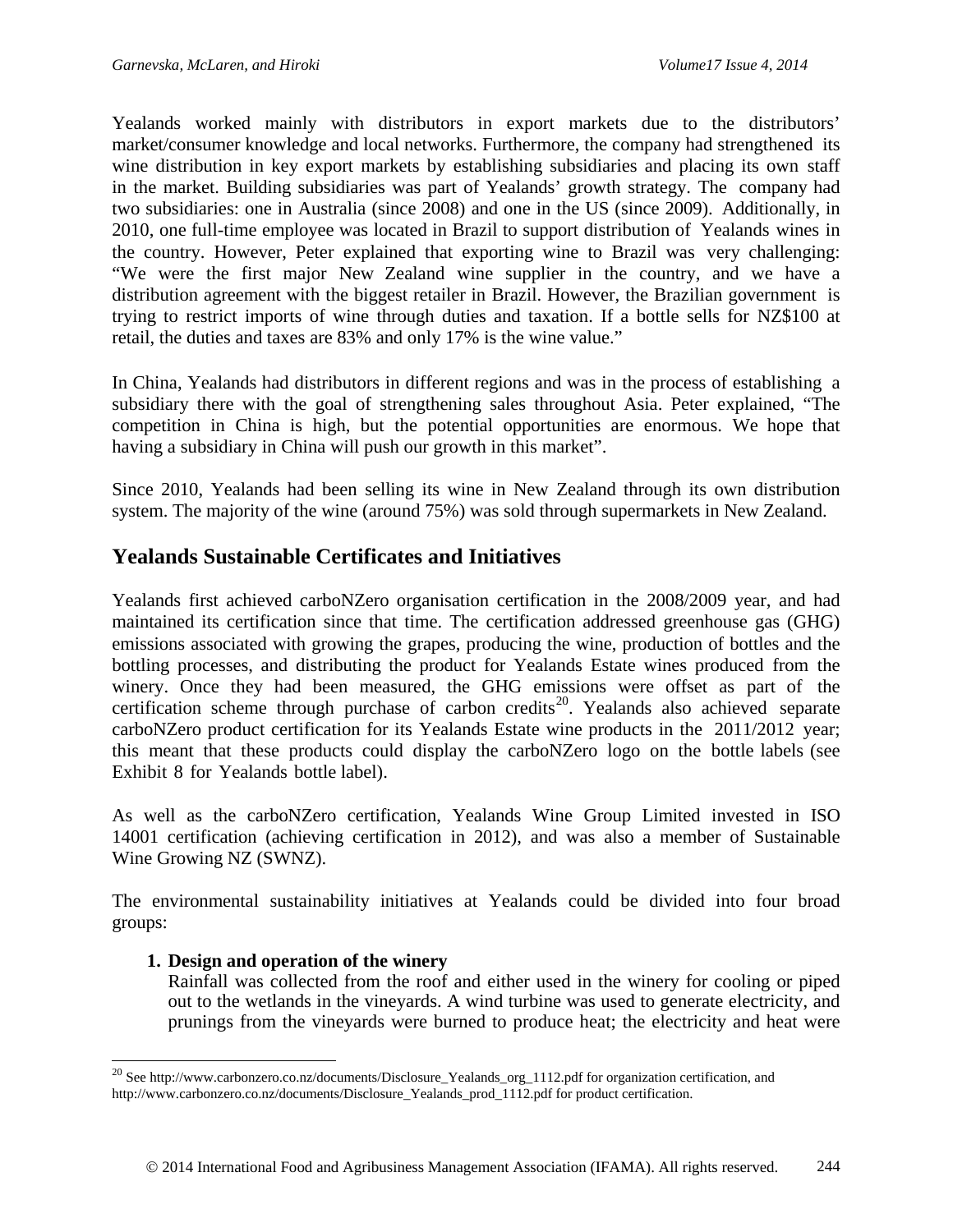used in the winery. Various energy saving features in the winery included: advanced refrigeration systems, extensive insulation of fermentation and storage tanks, temperature and energy monitors, motion sensors for lighting, and external air cooling.

#### **2. Everyday operations in the vineyards**

Sheep (a special breed named "Babydoll"<sup>[21](#page-8-0)</sup>) were grazed in the vineyard in order to reduce use of diesel for mowing grass, and hydrogen generators were being installed on tractors in order to increase their efficiency. Use of synthetic pesticides was minimised through alternative means of controlling pests such as use of plastic strips around vines to stop wetas<sup>[22](#page-8-1)</sup> climbing up them, and lights on the lakes running alongside the vineyards to attract grass grubs in the mating phase of their life cycle which then dropped into the water. There was a focus on encouraging biodiversity through maintaining 25 wetlands in the vineyard with associated plantings of native trees and flaxes, and on soil quality through use of compost produced from byproducts in the winery and sourced from other local businesses.

#### **3. Improving the environmental profile of the wine product**

Yealands introduced plastic bottles in 2012 which used less energy in production and in transportation compared with glass bottles.

#### **4. Ongoing innovative environmental projects**

There was a continuing investment in innovative new projects that might improve the environmental performance of the Yealands vineyards, winery and its products. Examples of recent projects included: production of biochar from prunings (to sequester carbon and improve soil quality), and keeping chickens in the vineyards (to eat harmful insects) (see Exhibit 9 for details about Yealands' environmental initiatives).

Many of these environmental initiatives were relatively cost-effective because they offset existing costs such as fuel purchase; for example, it took just 18 months to pay back the cost of installing the two boilers for burning the prunings.

Yealands had also extended its sustainability focus beyond environmental considerations to include some activities that supported the local community. For example, staff managed a community garden close to the winery that provided vegetables to a community centre in town, along with eggs from the chickens in the vineyards. However, the social and economic dimensions of sustainability were yet to be explored in detail.

## **Looking Forward**

 $\overline{a}$ 

Yealands had achieved significant growth as a young company. Yealands' short term goals in 2013/14 were to reach one million cases in sales and turnover of NZ\$ 100 million. Peter explained, "We expect to reach NZ\$ 100 Million turnover in a year and to sell one million cases

<span id="page-8-0"></span><sup>&</sup>lt;sup>21</sup> "Babydoll" is a special breed with short legs. The sheep can graze but are not tall enough to damage the plant buds or the grapes.

<span id="page-8-1"></span> $22$  Wetas are similar to grasshoppers and are endemic to New Zealand.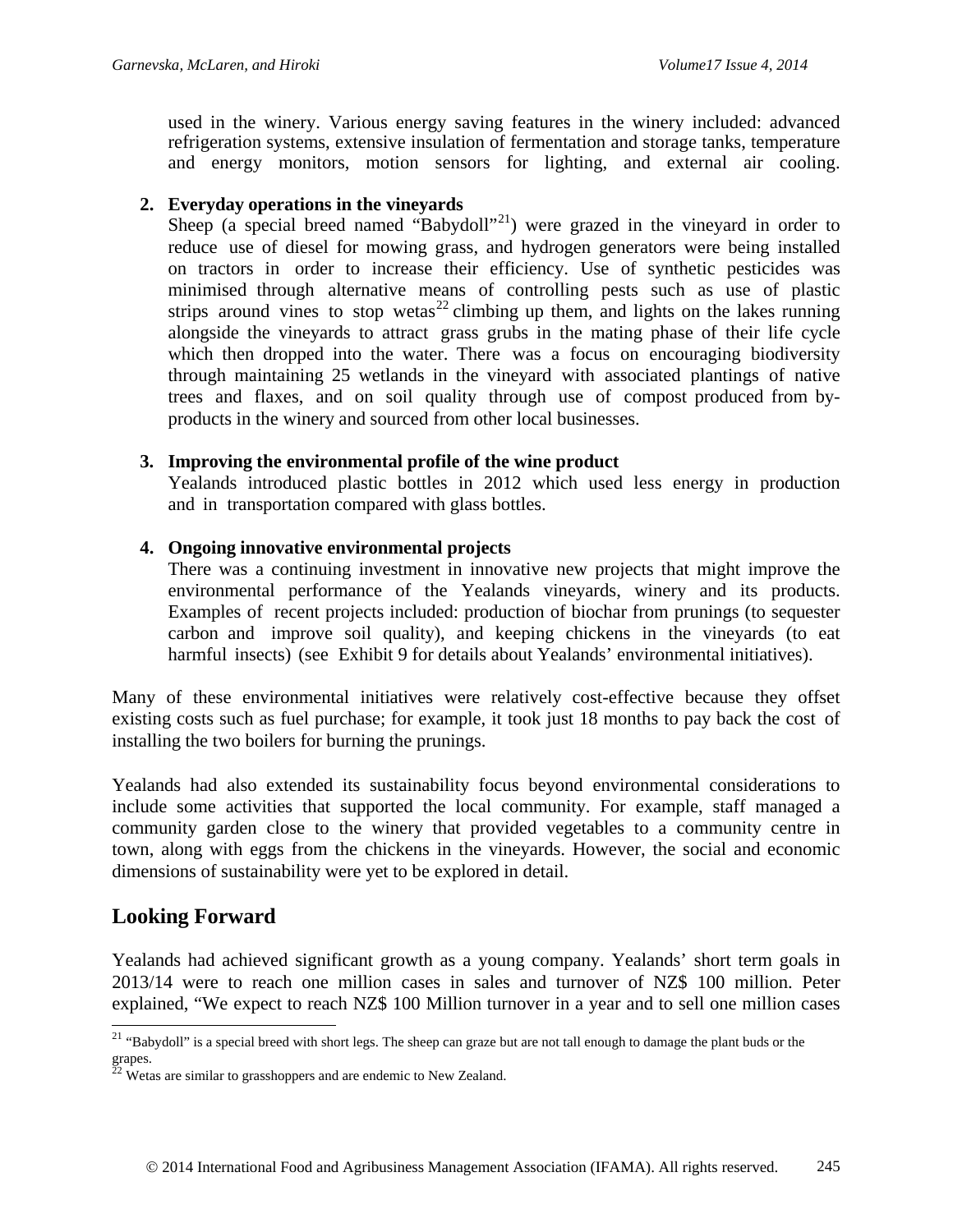in two years. We have been growing NZ\$ 25 Million a year in the last three years." Yealands also wanted to become NZ's fifth biggest wine company in sales, a goal that could take a few years to achieve.

In terms of the environment, Yealands' goal was to be the most sustainable producer of wine in the world. Peter was determined to take world leadership in sustainable winegrowing. In order to realise this goal, Yealands had started entering a range of different competitions. In 2012, it was the Gold Winner in the category "Most Sustainable Medium Business" at the International Green Awards<sup>23</sup>. In 2013, it was shortlisted in the "Sustainability Company of the Year" and "Green Company of the Year" categories for the Drinks Business Green Awards<sup>24</sup>. However, Peter's ambition was not limited to environmental sustainability. Yealands became one of the finalists in the Best Employer Award in New Zealand in 2012 and in 2013 South Island Farmer of the Year award. "If we do it, we want to do it well. We want to be the first in everything: in sustainability, quality, and as an employer," commented Peter.

Yealands were constantly on the lookout for new opportunities. They intended to build another winery with greater capacity, invest in R&D projects for alternative packaging, and were considering developing non-alcoholic wine and using manuka honey for sweetening wine.

As the Babydoll sheep bleated in the vineyard, Peter sat in his office and reflected on the future development of the company. He was thinking about how to maintain their growth. His thoughts moved further to the sustainability agenda that underpinned their whole business. How could the company use their sustainability credentials to drive growth?

## **Acknowledgements**

 $\overline{a}$ 

This case study was presented at the 23<sup>rd</sup> IFAMA Symposium 2013, Atlanta, USA as part of the case study workshop seminar. The authors would like to thank Yealands Wine Group, in particular Peter Yealands and Michael Wentworth, for providing interviews and data. We would also like to acknowledge Prof. Damien McLoughlin, Mary Shelman and Prof Jose Antonio Boccherini for their invaluable feedback and comments.

<span id="page-9-0"></span> $^{23}$  The International Green Awards is the leading platform for sustainability intelligence, leadership and innovation. Launched in 2006, the objective is to recognize the best-in-class examples of sustainability communications

<span id="page-9-1"></span>[<sup>\(</sup>http://www.greenawards.com/winners/winners-](http://www.greenawards.com/winners/winners-2012) [2012\).](http://www.greenawards.com/winners/winners-2012)<br><sup>24</sup> The Drinks Business Green Awards is the world's largest program to raise awareness of green issues in the drinks trade (wine, spirits, beer, cider or soft drinks) and recognize and reward those who are leading the way in sustainability and environmental performance. [\(http://www.thedrinksbusiness.com/2013/04/db-reveals-shortlist-for-green-awards-2013\)](http://www.thedrinksbusiness.com/2013/04/db-reveals-shortlist-for-green-awards-2013))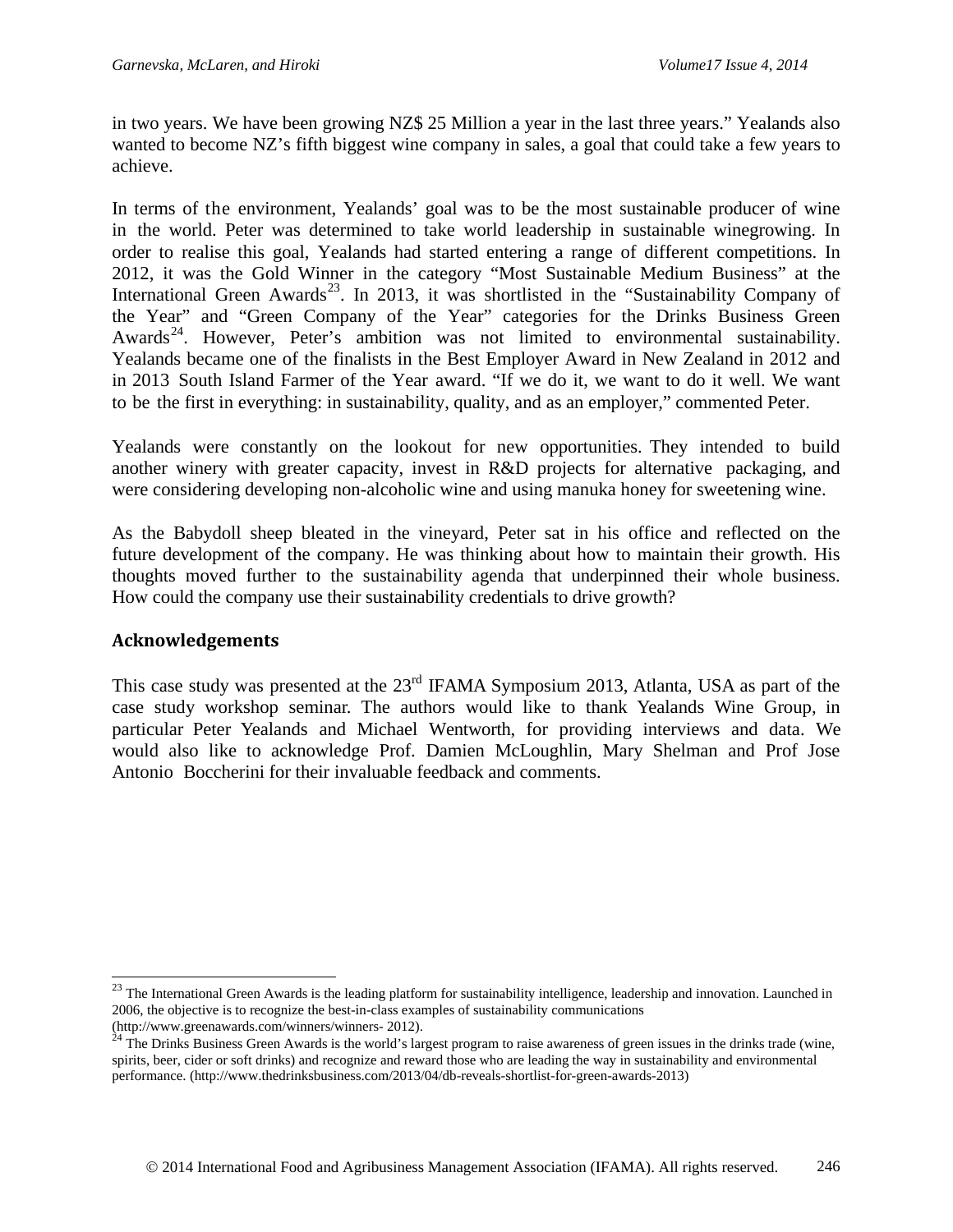# **Appendix**

|  | Exhibit 1. Yealands company data |
|--|----------------------------------|
|--|----------------------------------|

|                             | 2008  | 2009  | 2010 | 2011  | 2012  | 2013E |
|-----------------------------|-------|-------|------|-------|-------|-------|
| Vineyard (hectares)         | 1,150 | 1.150 | .150 | 1,500 | 1,500 | 1,500 |
| Wine sales (thousand cases) | 101   | 226   | 319  | 603   | 750   | 900   |
| Growth $(\%)$               |       | 123   | 41   | 89    | 24    |       |
| No. of full-time employees  | 15    | 21    | 35   | 60    | 105   | 131   |

**Source.** Company data

**Exhibit 2.** Main wine production regions in NZ



**Source.** New Zealand Winegrowers website<http://www.nzwine.com/>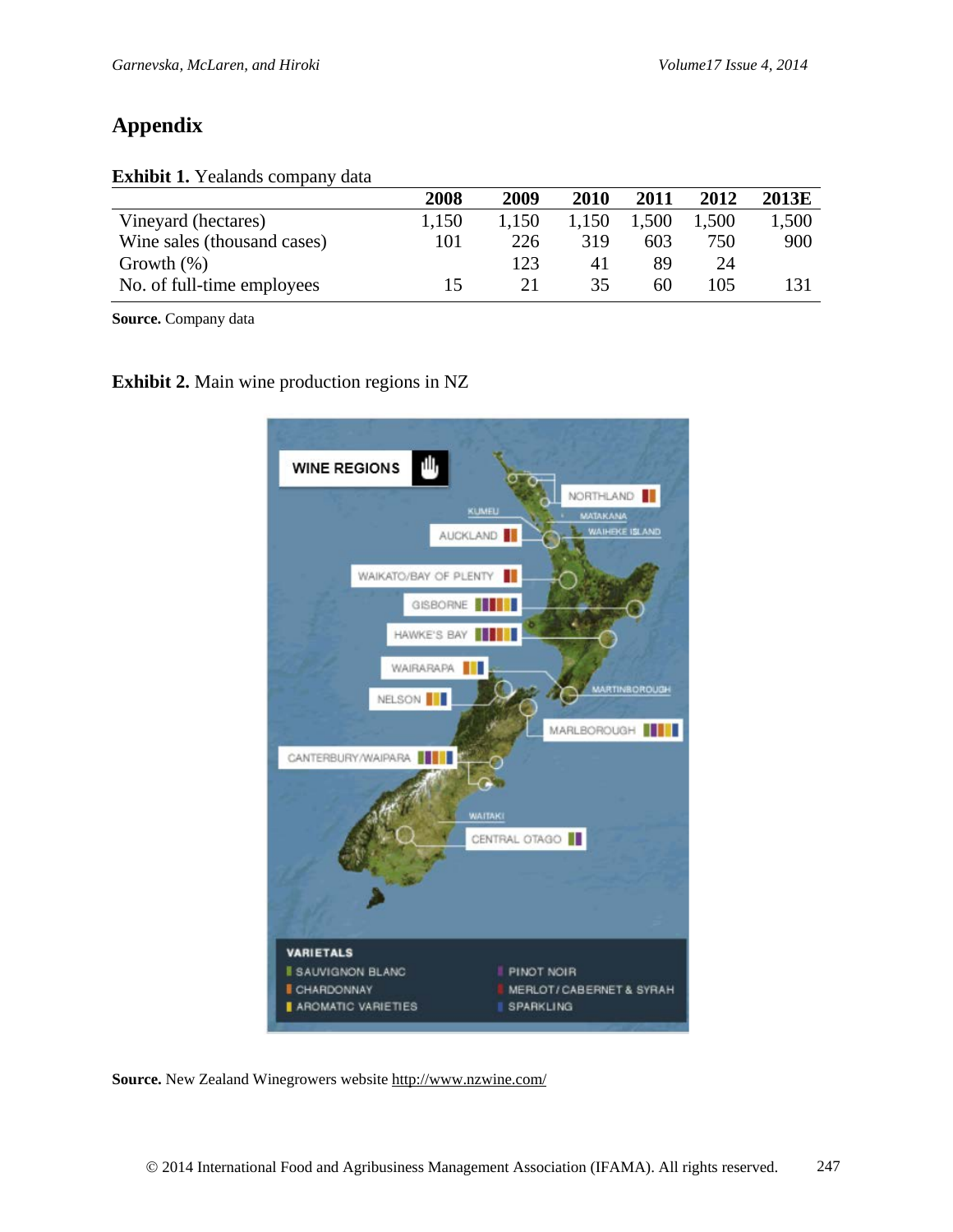### **Exhibit 3.**Who is Peter Yealands?

Peter is a third-generation Marlborough resident who has been involved in many different businesses. At the beginning of his working life, he had a contract for building work with the local government. In 1968, he became involved in aquaculture and remained in that industry for 15-20 years, receiving the first licence for mussel farming in NZ in 1975. He was also involved in a forestry business and animal farming. He developed the first embryo transplant programme with red deer in NZ. Peter was also a supplier of aggregates to the major concrete companies in the 1990s. The pre-history of Yealands began in 1998, when Peter Yealands bought 20 hectares (ha) of land in Wairau Valley, Marlborough. The price he paid was low because the land was perceived to be unfavourable for cropping and grape growing due a shortage of water. He transformed this 'unwanted' land using machinery and equipment he already owned, and planted grapes. He fell in love with the process of land transformation, and with grape growing, and bought another 300 ha of 'unwanted' land at Wairau Valley (then a river bed) in 2000 and transformed it into vineyards over an 18 month period; this land was later sold to an Australian owned wine company. 'With a pocket full of money' he bought his first Seaview vineyard of 120 ha in 2001 and over the next few years he bought more land and vineyards. *"I knew nothing about horticulture when I started and my learning curve was very steep,"* recalled Peter. He became passionate about grape growing and, supported by the increased demand for wine grapes from the region, he continued to buy more land and vineyards. The land transformation process was facilitated by Peter's pioneering use of GPS technology that enabled him to accurately run the vineyard rows, and orientate them for best aspect on the slopes.



#### **Exhibit 4a.** Global wine production and consumption

**Source.** FAOSTAT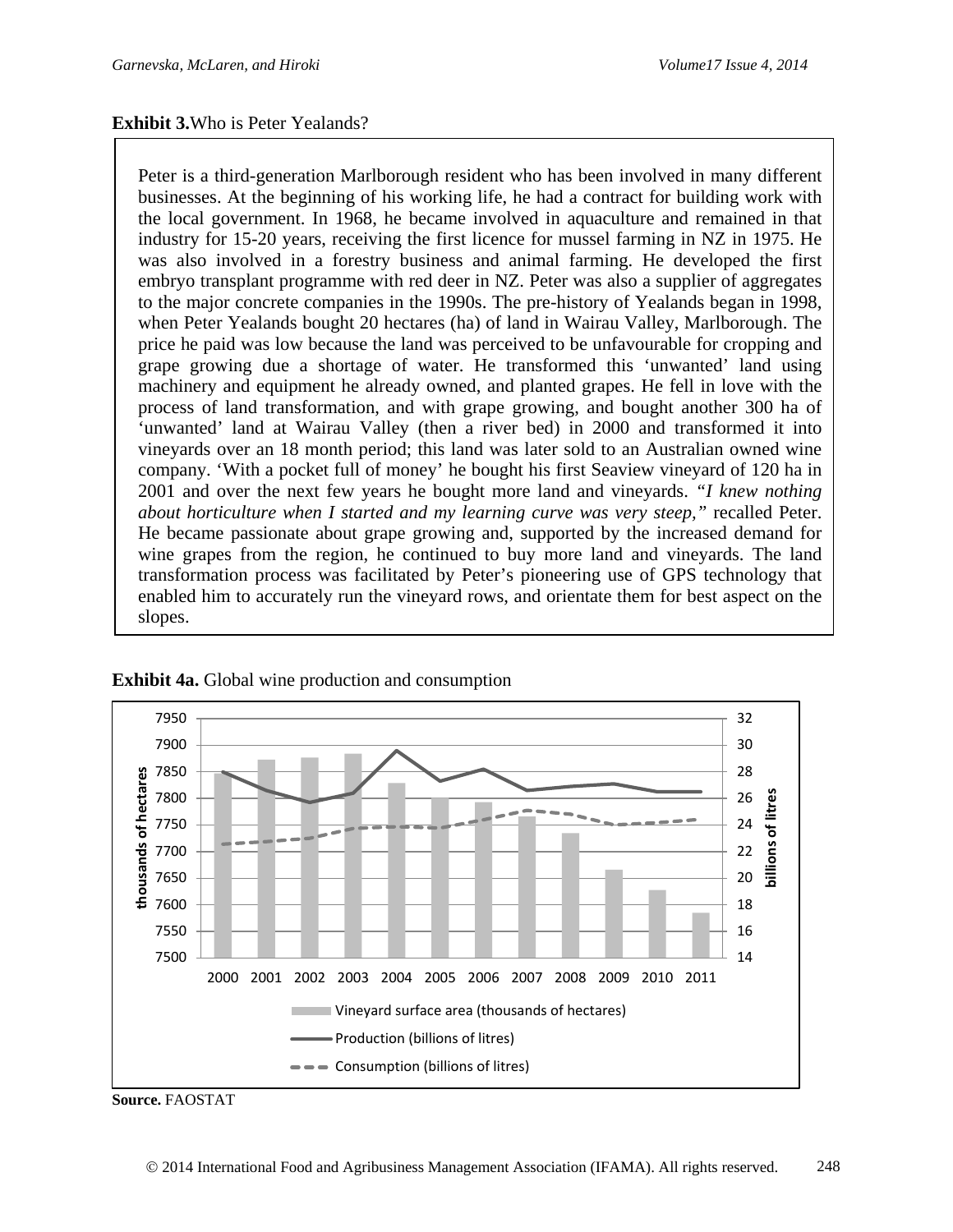| <b>Exhibit 4b.</b> World's top wine producers/exporters/importers |  |  |  |
|-------------------------------------------------------------------|--|--|--|
|                                                                   |  |  |  |

| Rank<br>in<br>2010 | Country                    | 2001                                                 | 2002                | 2003      | 2004                | 2005      | 2006      | 2007                | 2008                 | 2009      | 2010      |
|--------------------|----------------------------|------------------------------------------------------|---------------------|-----------|---------------------|-----------|-----------|---------------------|----------------------|-----------|-----------|
|                    | <b>Production (tonnes)</b> |                                                      |                     |           |                     |           |           |                     |                      |           |           |
| $\mathbf{1}$       | France                     | 5,338,800                                            | 5,000,000           | 4,749,060 | 5,910,690           | 5,344,170 | 5,349,330 | 4,711,600           | 4,268,900            | 6,113,630 | 5,846,290 |
| $\overline{2}$     | Italy                      | 5,229,300                                            | 4,460,410           | 4,408,610 | 5,313,520           | 5,056,650 | 4,963,300 | 4,251,380           | 4,609,550            | 4,624,500 | 4,580,000 |
| 3                  | Spain                      | 3,095,100                                            | 3,454,000           | 4,246,240 | 4,280,430           | 3,643,700 | 3,890,730 | 3,520,870           | 3,736,690            | 3,250,610 | 3,610,000 |
| 4                  | <b>US</b>                  | 2,395,000                                            | 2,286,000           | 2,415,000 | 2,466,000           | 2,888,000 | 2,360,000 | 2,488,000           | 2,530,000            | 2,730,000 | 2,211,300 |
| 5                  | China                      | 1,080,000                                            | 1,120,000           | 1,200,000 | 1,300,000           | 1,350,000 | 1,400,000 | 1,450,000           | 1,500,000            | 1,550,000 | 1,657,500 |
| 11                 | <b>NZ</b>                  | 53,300                                               | 89,000              | 55,000    | 119,200             | 102,000   | 133,200   | 147,600             | 205,200              | 178,000   | 189,800   |
|                    |                            | <b>Exports by quantity (tonnes)</b>                  |                     |           |                     |           |           |                     |                      |           |           |
| $\mathbf{1}$       | Italy                      | 1,537,064                                            | 1,518,682           | 1,280,200 | 1,435,898           | 1,552,077 |           | 1,793,152 1,826,635 | 1,733,889            | 1,918,407 | 2,192,254 |
| 2                  | Spain                      | 904,986                                              | 901,638             | 1,175,810 | 1,352,196           | 1,364,746 | 1,336,762 | 1,433,966           | 1,698,171            | 1,457,607 | 1,771,386 |
| 3                  | France                     | 1,551,660                                            | 1,536,883           | 1,496,243 | 1,435,043           | 1,367,842 | 1,461,663 | 1,492,933           | 1,345,513            | 1,215,987 | 1,411,363 |
| 4                  | Australia                  | 376,154                                              | 471,505             | 536,467   | 646,121             | 695,475   | 762,278   | 781,419             | 701,050              | 771,949   | 799,465   |
| 5                  | Chile                      | 486,717                                              | 344,227             | 391,000   | 468,207             | 411,233   | 471,557   | 601,734             | 581,685              | 691,823   | 729,938   |
| 11                 | <b>NZ</b>                  | 21.920<br><b>Exports by value (thousands of USS)</b> | 25.615              | 27.205    | 40.669              | 57.400    | 64.765    | 84.171              | 92.050               | 128.555   | 244.098   |
| 1                  | France                     |                                                      | 4,787,033 5,397,735 | 6,562,663 | 6,919,726           | 7,014,774 | 7,820,853 |                     | 9,254,180 10,000,580 | 7,694,175 | 8,392,084 |
| 2                  | Italy                      | 2,289,075                                            | 2,589,934           | 2,986,474 | 3,550,372           | 3,717,972 | 4,038,408 | 4,741,609           | 5,277,540            | 4,843,769 | 5,170,569 |
| 3                  | Spain                      | 1,138,328                                            | 1,215,237           | 1,598,461 | 1,835,577           | 1,892,950 | 1,958,962 | 2,395,881           | 2,856,434            | 2,293,668 | 2,453,272 |
| 4                  | Australia                  | 997,803                                              | 1,272,366           | 1,539,094 | 2,001,889           | 2,111,735 | 2,082,612 | 2,488,462           | 2,146,061            | 1,817,686 | 1,955,028 |
| 5                  | Chile                      | 645,010                                              | 603,772             | 662,990   | 835,486             | 874,775   | 960,338   | 1,251,000           | 1,352,833            | 1,374,242 | 1,541,139 |
| 9                  | <b>NZ</b>                  | 97,196                                               | 127,275             | 157,691   | 245,451             | 331,970   | 396,741   | 559,343             | 599,167              | 643,242   | 789,130   |
|                    |                            | Imports by quantity (tonnes)                         |                     |           |                     |           |           |                     |                      |           |           |
| 1                  |                            | Germany 1,126,787                                    | 1,170,961           | 1,190,564 | 1,304,256           | 1,258,954 | 1,330,423 | 1,418,522           | 1,366,335            | 1,411,069 | 1,421,739 |
| $\overline{2}$     | UK                         | 994,339                                              | 1,027,038           |           | 1,133,991 1,297,578 | 1,315,753 | 1,184,626 | 1,178,888           | 1,080,247            | 1,102,908 | 1,253,093 |
| 3                  | <b>US</b>                  | 468,794                                              | 552,140             | 608,245   | 641,477             | 712,919   | 782,423   | 845,234             | 831,788              | 926,883   | 938,418   |
| 4                  | Russia                     | 256,615                                              | 298,380             | 416,361   | 505,125             | 622,702   | 369,977   | 399,595             | 417,515              | 471,736   | 692,745   |
| 5                  | France                     | 511,113                                              | 452,827             | 469,583   | 472,765             | 544,451   | 528,685   | 526,227             | 570,018              | 576,715   | 583,690   |
| N/A                | <b>NZ</b>                  | 40,192                                               | 40,227              | 47,159    | 37,965              | 35,097    | 39,094    | 42,478              | 38,410               | 31,791    | 51,697    |
|                    |                            | Imports by value (thousands of US\$)                 |                     |           |                     |           |           |                     |                      |           |           |
| $\mathbf{1}$       | US                         | 2,324,904                                            | 2,654,634           | 3,408,778 | 3,577,778           | 3,944,567 | 4,369,830 | 4,856,118           | 4,841,338            | 4,189,623 | 4,461,891 |
| $\overline{2}$     | UK                         | 2,773,622                                            | 3,026,437           | 3,535,175 | 4,248,918           | 4,137,027 | 4,139,239 | 5,010,178           | 5,149,419            | 4,315,072 | 4,318,981 |
| 3                  | Germany                    | 1,653,418                                            | 1,674,950           | 2,040,199 | 2,286,155           | 2,202,429 | 2,383,743 | 2,697,134           | 3,013,386            | 2,759,222 | 2,696,515 |
| 4                  | Canada                     | 581,568                                              | 611,091             | 820,562   | 908,175             | 1,042,021 | 1,263,982 | 1,470,082           | 1,566,037            | 1,463,845 | 1,698,913 |
| 5                  | Japan                      | 779,419                                              | 800,392             | 904,446   | 1,050,216           | 1,006,922 | 1,158,878 | 1,244,057           | 1,318,270            | 1,058,606 | 1,150,477 |
| N/A                | <b>NZ</b>                  | 62,060                                               | 73,845              | 95,509    | 103,024             | 108,201   | 107,820   | 130,928             | 136,149              | 91,809    | 106,590   |
|                    |                            |                                                      |                     |           |                     |           |           |                     |                      |           |           |

**Source.** FAOSTAT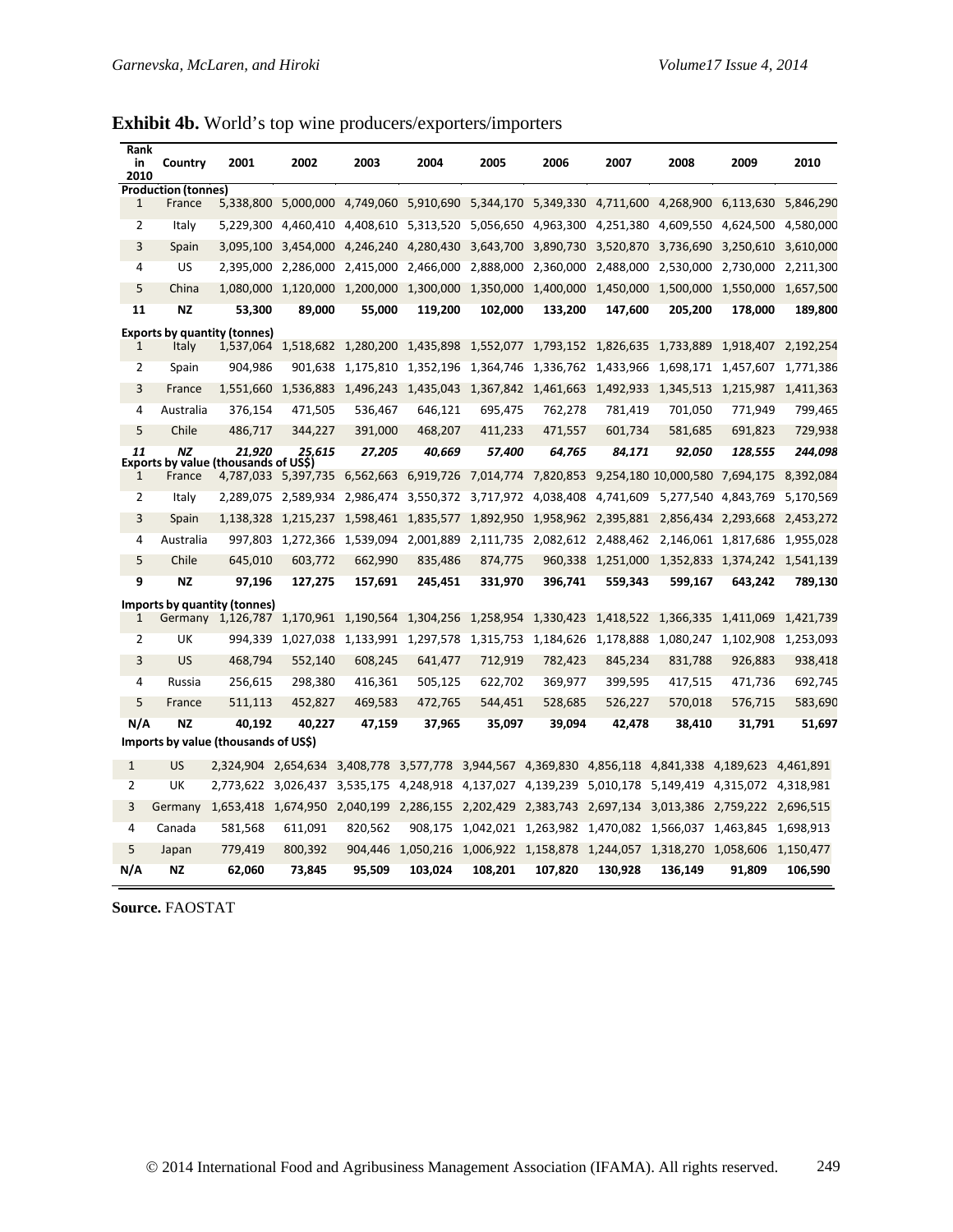**Exhibit 5.** Some key international and New Zealand environmental standards and certification schemes

### **ISO 14001**



\*No specific logo for accreditation to ISO.

ISO 14001 sets out the criteria for an environmental management system and can be certified to. It does not state requirements for environmental performance, but maps out a framework that a company or organization can follow to set up an effective environmental management system.

<http://www.iso.org/iso/home/standards/management-standards/iso14000.htm>

## **PAS2050**

The PAS2050 is a publicly available specification for the assessment of the life cycle greenhouse gas emissions of goods and services (published by British Standards Institution). It can be used by organizations of all sizes and types in any location. It offers practical advice to organizations wanting to assess the carbon footprint of their products, identify hotspots and reduce emissions in their supply chain.

[http://shop.bsigroup.com/en/Browse-By-Subject/Environmental-Management-and-](http://shop.bsigroup.com/en/Browse-By-Subject/Environmental-Management-and-Sustainability/PAS-2050/)[Sustainability/PAS-2050/](http://shop.bsigroup.com/en/Browse-By-Subject/Environmental-Management-and-Sustainability/PAS-2050/)

## **The Carbon Trust**



The Carbon Trust Standard verifies the carbon footprint and emission reduction of organizations. It was developed in consultation with the private and public sector in the UK to implement carbon management strategies and international standards, such as the Greenhouse Gas Protocol.

<http://www.carbontrust.com/client-services/footprinting/footprint-certification>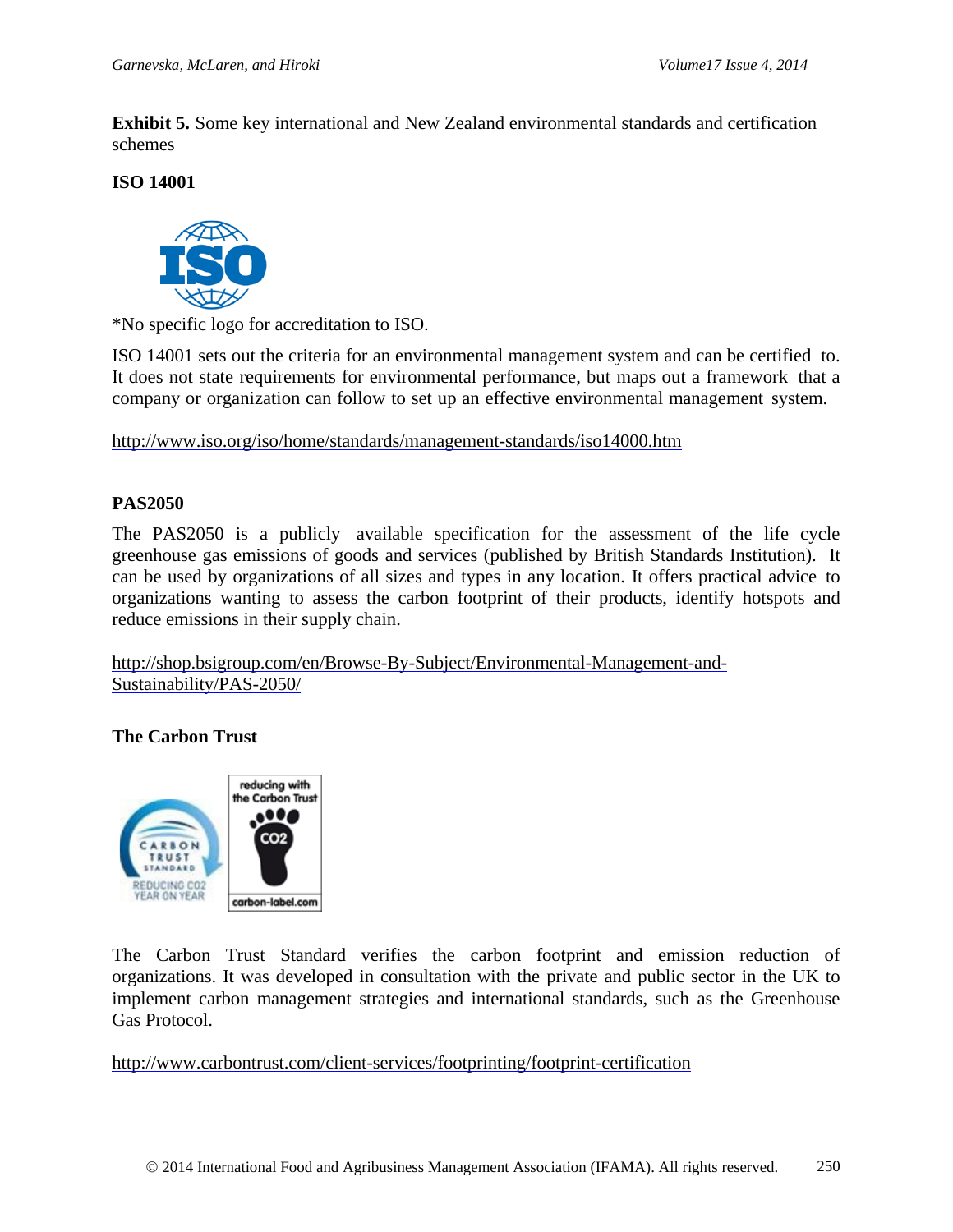## **GLOBALG.A.P.**



\*No specific logos for GLOBALG.A.P. certifications.

GLOBALG.A.P. (Global Partnership for Good Agricultural Practices) provides benchmarks for food safety, sustainability, social welfare, animal welfare, etc. Producers may obtain an accredited certificate to gain globally accepted credibility to food retailers and food manufacturers. Its 142 independent and accredited certification bodies worldwide conduct both announced and unannounced onsite farm inspections and audits throughout the year.

[http://www.globalgap.org/uk\\_en/what-we-do/the-gg-system/benchmarking/](http://www.globalgap.org/uk_en/what-we-do/the-gg-system/benchmarking/)

#### **carboNZero**



Established in 2001 by Landcare Research NZ Limited, carboNZero is an internationally accredited greenhouse gas certification scheme based on over a decade of research on climate change, greenhouse gas measurement and carbon monitoring. There are five key steps to attaining certification through the carboNZero program: measure, manage, mitigate, verify, and market. CarboNZero program may certify organizations, products, services, events, or individuals.

<http://www.carbonzero.co.nz/about/>

#### **CEMARS**



CEMARS (Certified Emissions Measurement And Reduction Scheme) certification is an alternative certification option for carboNZero, offered also by the carboNZero program. CEMARS is essentially the first two steps of carboNZero certification. This scheme is developed for large organization or large emitting industries where offsetting is not a viable option or they wish to take a measured approach and further gauge the cost benefit of positioning their organization and products/services in the carbon neutral market space.

<http://www.carbonzero.co.nz/cemars/>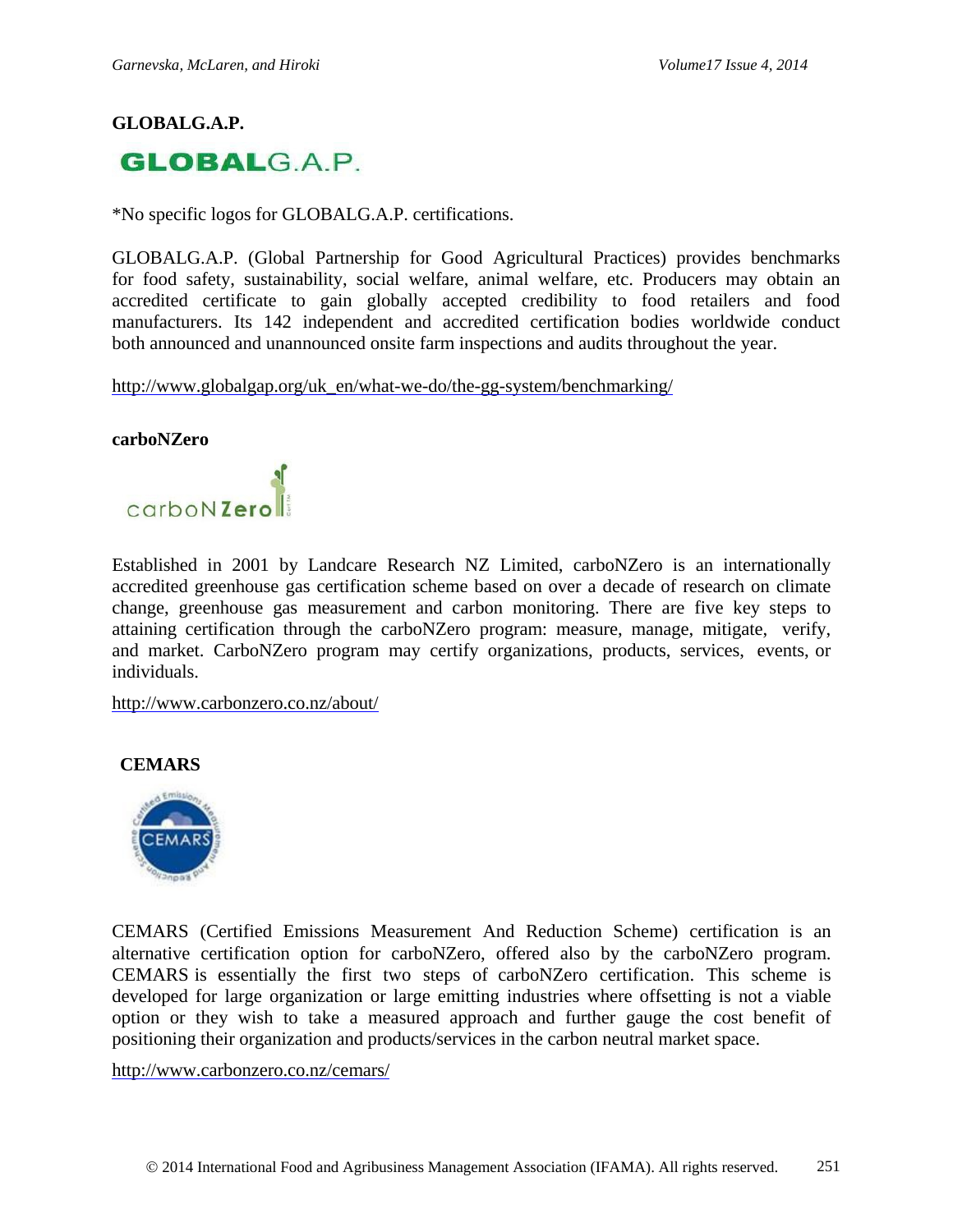**SWNZ**



SWNZ (Sustainable Winegrowing New Zealand) was established in 1995 as an industry initiative, and was adopted by growers from all the grape growing regions in 1997. The SWNZ program provides a framework for viticultural and winemaking practices. The seven focus areas in the SWNZ program are: biodiversity; soil, water and air; energy; chemicals; byproducts; people; and business practices. The program uses a scorecard approach for practices and management in both the vineyards and wineries; certified organizations are independently audited at least once every three years. Audited and certified companies may put the logo on their products which delivers a quality assurance from the vineyard through to the bottle.

<http://wineinf.nzwine.com/swnzabout.asp>

#### **Exhibit 6a** New Zealand wine industry overview

New Zealand is a small international player in terms of volume; however, it recorded the strongest growth in the New World countries in both exports and wine production in the last decade, predominantly in Sauvignon Blanc. Some key data are presented in the Figure 3a. New Zealand was also the fastest-growing wine exporter globally in the last decade and total New Zealand wine exports increased significantly over this period. Sauvignon Blanc dominated NZ's wine exports, accounting for 80% of bottled wines sold overseas. In 2011-12, the average export price for New Zealand wine was NZ\$6.60 per litre and the national average grape price was \$1,315 per ton. Grape prices moved up more than wine prices in 2012-13 due to a supply deficit. The top three markets for New Zealand wine were Australia, UK and USA, which account for about 90%. The wine industry was the eight most valuable export earner in New Zealand with \$1.2 Billion in 2012.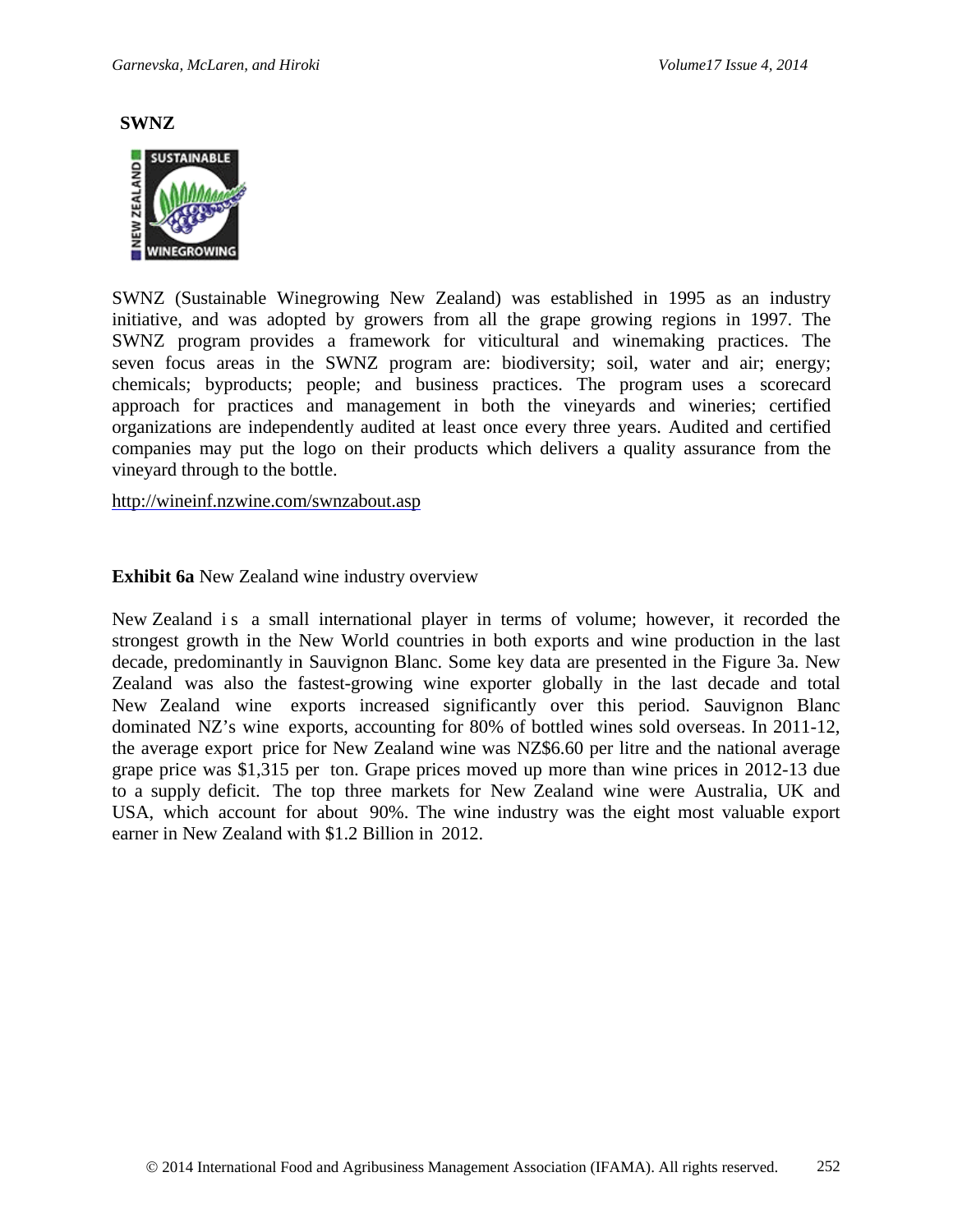**Exhibit 6b***.* New Zealand wine industry overview

|                                                                     | 2003   | 2004    | 2005    | 2006    | 2007    | 2008    | 2009    | 2010    | 2011    | 2012    |
|---------------------------------------------------------------------|--------|---------|---------|---------|---------|---------|---------|---------|---------|---------|
| Wine companies*                                                     | 421    | 463     | 516     | 530     | 543     | 585     | 643     | 672     | 698     | 703     |
| <b>Growers</b>                                                      | 625    | 589     | 818     | 866     | 1,003   | 1,060   | 1,117   | 851     | 791     | 824     |
| <b>Producing areas</b><br>(hectares)                                | 15,800 | 18,112  | 21,002  | 22,616  | 25,355  | 29,310  | 31,964  | 33,428  | 33,400  | 33,400  |
| Average yield<br>(tonnes per hectare)                               | 4.8    | 9.1     | 6.9     | 8.2     | 8.1     | 9.7     | 8.9     | 8.0     | 9.8     | 8.1     |
| Average grape price<br>(NZ\$ per tonne)                             | 1,929  | 1,876   | 1,792   | 2,022   | 1,981   | 2,161   | 1,629   | 1,293   | 1,239   | 1,315   |
| <b>Tonnes crashed</b>                                               | 76,400 | 165,500 | 142,000 | 185.000 | 205,000 | 285.000 | 285,000 | 266.000 | 328,000 | 269,000 |
| <b>Total production</b><br>(millions of litres)                     | 55.0   | 119.2   | 102.0   | 133.2   | 147.6   | 205.2   | 205.2   | 190.0   | 235.0   | 194.0   |
| Domestic sales of NZ<br>wine (millions of litres<br>NZ wine)        | 35.3   | 35.5    | 45.0    | 50.0    | 51.0    | 46.5    | 59.3    | 56.7    | 66.3    | 63.5    |
| <b>Consumption per</b><br><b>Capita NZ wine (litres</b><br>NZ wine) | 8.8    | 8.8     | 11.2    | 12.1    | 12.2    | 11.1    | 13.9    | 13.0    | 15.2    | 14.3    |
| Total sales of all wine<br>(millions of litres)                     | 74.5   | 79.7    | 81.7    | 86.0    | 91.8    | 87.4    | 92.7    | 92.1    | 93.9    | 91.3    |
| <b>Consumption per</b><br>Capita all wines (litres)                 | 18.6   | 19.6    | 19.8    | 20.6    | 21.7    | 20.8    | 21.5    | 21.1    | 21.3    | 20.6    |
| <b>Export volume</b><br>(millions of litres)                        | 27.1   | 31.1    | 51.4    | 57.8    | 76.0    | 88.6    | 112.6   | 142.0   | 154.7   | 178.9   |
| <b>Export value (millions</b><br>of NZ\$ FOB)                       | 281.9  | 302.6   | 434.9   | 512.4   | 698.3   | 797.8   | 991.7   | 1,041   | 1,094   | 1,177   |

\*Includes companies without actual sites

**Source.** New Zealand Winegrowers, 2013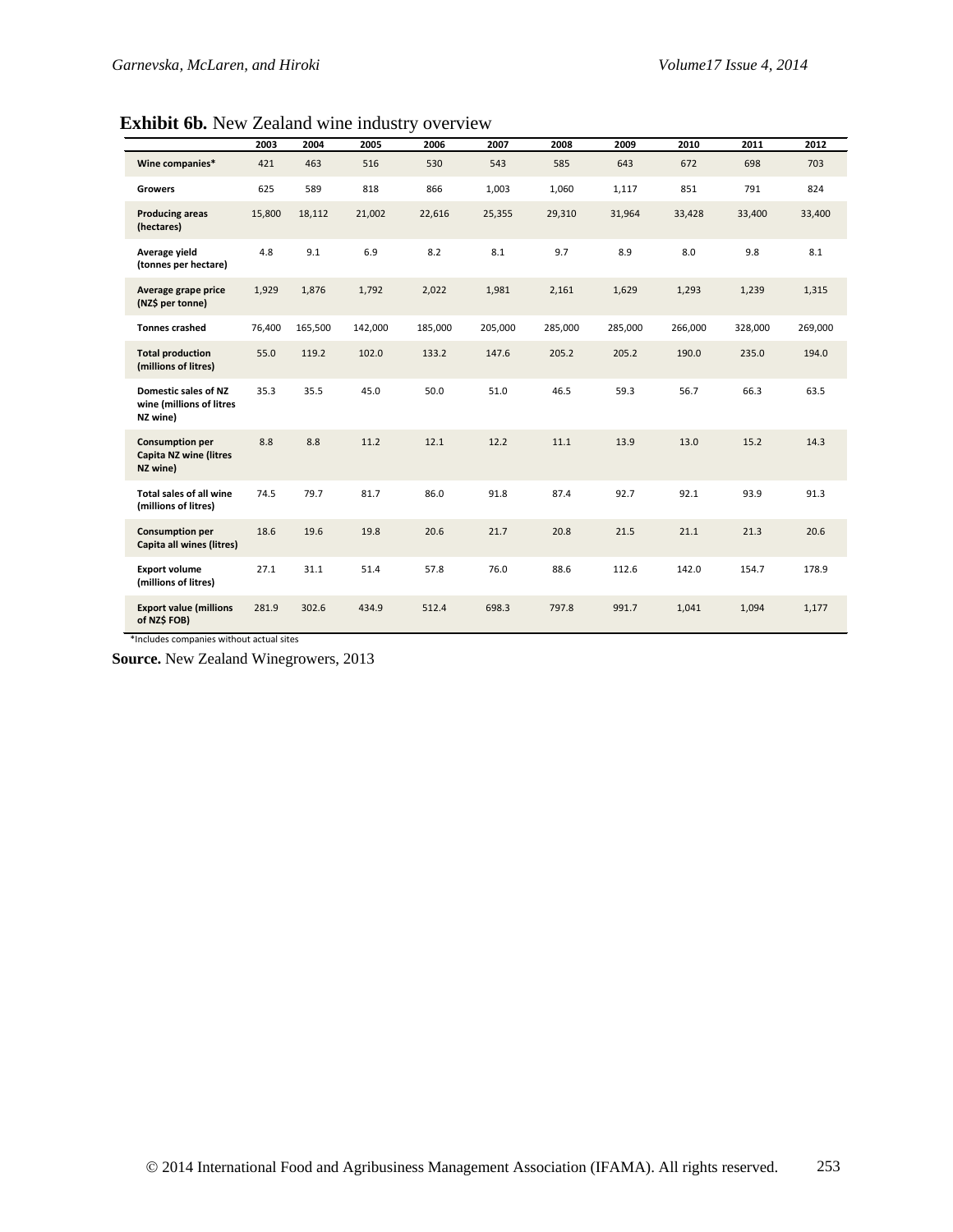| <b>Brand</b>           | <b>Name</b>                                                                       | <b>Tier - Retail Price</b>                                          | <b>Certificate Markets</b>                                      |          |
|------------------------|-----------------------------------------------------------------------------------|---------------------------------------------------------------------|-----------------------------------------------------------------|----------|
| <b>Yealands Estate</b> | <b>Yealands Estate</b><br><b>Reserve Range</b><br>Yealands<br>serve               | <b>Top Tier</b><br>~NZ\$35                                          | carboNZero,<br>sold in key<br>markets<br>(UK, NZ,<br>Australia) |          |
|                        | <b>Yealands Estate</b><br><b>Single Block Range</b>                               | $2nd$ Tier<br>NZ \$27.95                                            | carboNZero,<br>sold in key<br>markets<br>(UK, NZ,<br>Australia) |          |
|                        | <b>Yealands Estate</b><br>Range<br>Yea                                            | 3rd Tier<br>NZ \$24.95<br>(or less on<br>promotion)                 | carboNZero<br>sold in over 55<br>countries                      | Yealands |
|                        | <b>Yealands Range</b><br>(Peter Yealands,<br>Yealands Way, etc)<br>Peter Yealands | 4 <sup>th</sup> Tier<br>NZ\$ 17.95<br>(or less on<br>promotion)     | carboNZero,<br>sold in all 72<br>markets                        |          |
|                        | <b>Violet Sparkling</b><br>Range                                                  | 4 <sup>th</sup> Tier<br>NZ \$17.95<br>(or Less on<br>Promotion)     | carboNZero                                                      |          |
| <b>Crossroads</b>      | <b>Crossroads</b><br><b>CROSSROADS</b>                                            | 2 <sup>nd</sup> Tier<br>NZ \$27.95                                  | Sold mainly in<br>NZ, Asia and UK                               |          |
| <b>The Crossings</b>   | <b>The Crossings</b><br>CROSSINGS                                                 | $3^{\overline{rd}}$ Tier<br>NZ \$19.95<br>(or less on<br>promotion) | Sold in the key<br>markets (UK, NZ,<br>Australia, US)           |          |

## **Exhibit 7.** Yealands core wine brands

**Source.** Company data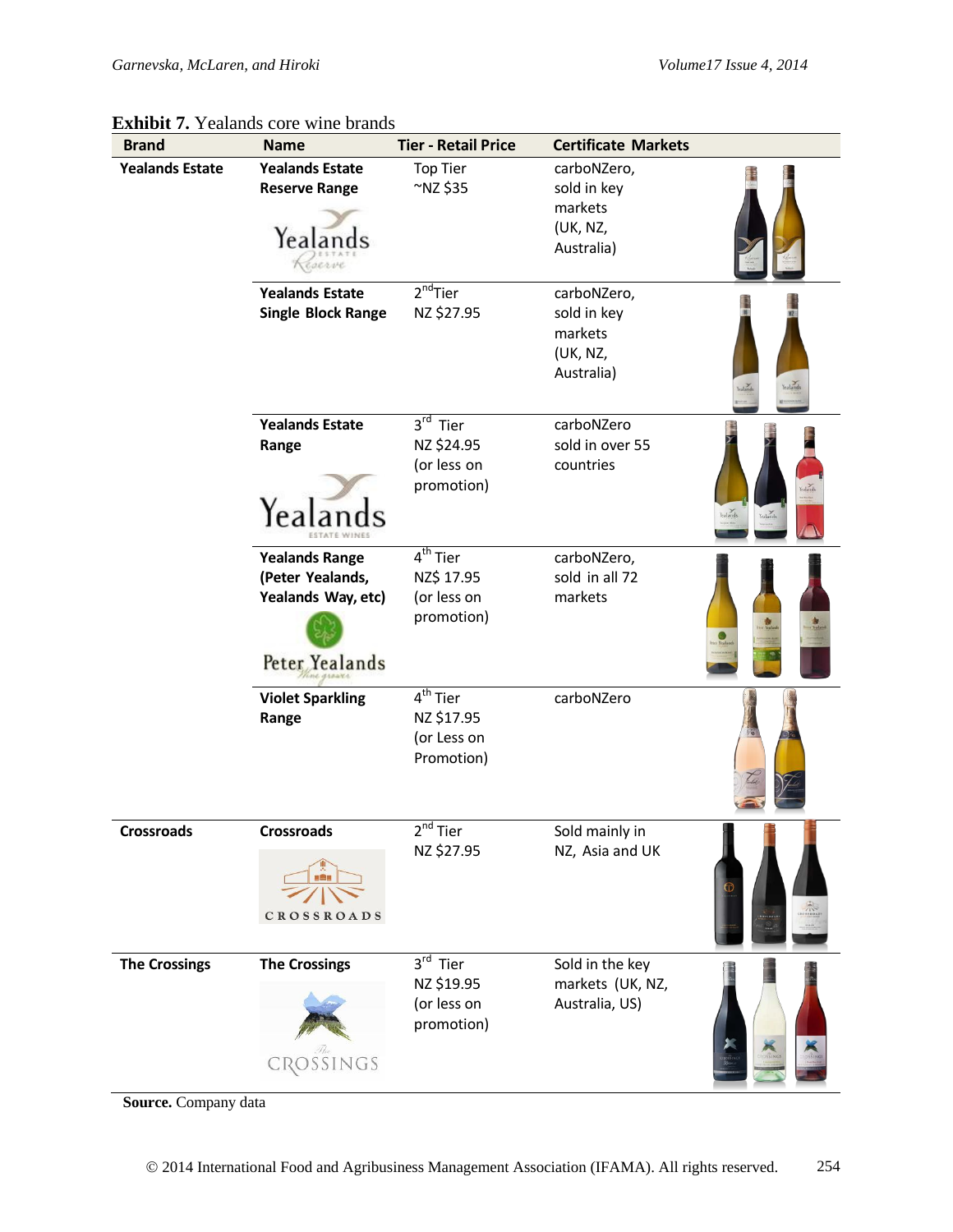## **Exhibit 8.** Yealands Estate carboNZero labelling



**Source.** Company data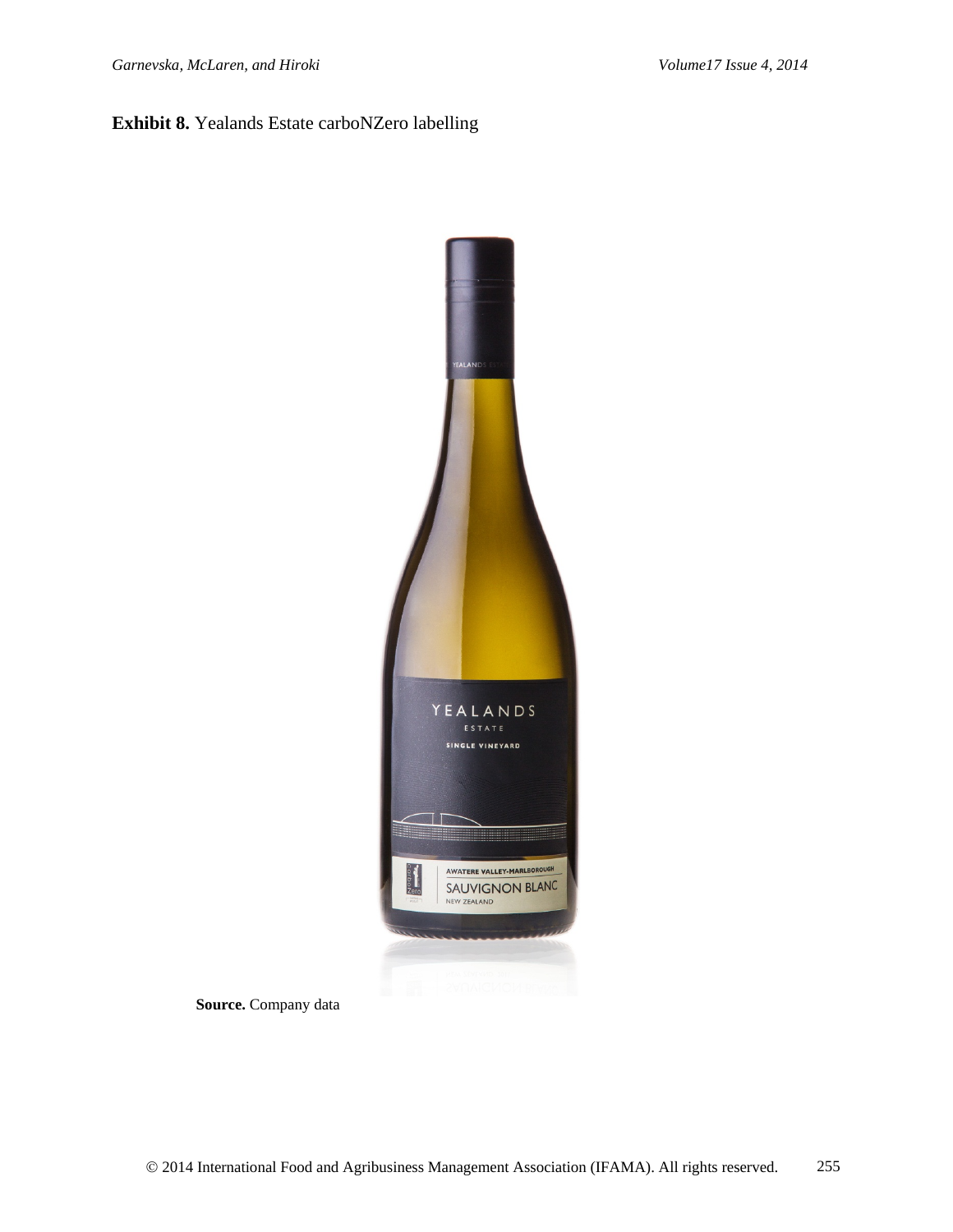| Use of plastic sleeves on vines and posts to stop weta (similar to a<br>grasshopper and endemic to New Zealand) climbing up them.<br>pressing grapes for their juice) obtained from other wineries.<br>phase which then fall into the water and are eaten by fish.<br>product to a UK supermarket, Marks & Spencer.<br>Chickens range around vineyards and eat pests.<br>application onto soil in the vineyards.<br>protecting grapes from other birds.<br>(experimental trial).<br>Improve soil quality, carbon storage.<br>Reduced synthetic fertilizers (\$)<br>Displace synthetic fertilizers (\$).<br>Reduced soil compaction from<br>Reduced synthetic fertilizer (\$)<br>Reduced diesel emissions (\$).<br>Protection of soil organisms.<br>Reduced herbicides (\$).<br>Reduced pesticides (\$)<br>Reduced diesel use (\$)<br>Chicken products (\$).<br>Animal products (\$).<br>Water conservation<br>Water retention<br>Biodiversity<br>machinery.<br>Vineyard<br>Vineyard<br>Vineyard<br>Vineyard<br>Vineyard<br>Animal grazing (2011-)<br>Biochar from pruning<br>Pest control (2008-)<br>Wetlands (2007-<br>Compost (2012-<br>$(2010 - )$ | Project and year | Stage | Benefits | Description                                                                                                                                                                                                                                                                                                                                                                            |
|-------------------------------------------------------------------------------------------------------------------------------------------------------------------------------------------------------------------------------------------------------------------------------------------------------------------------------------------------------------------------------------------------------------------------------------------------------------------------------------------------------------------------------------------------------------------------------------------------------------------------------------------------------------------------------------------------------------------------------------------------------------------------------------------------------------------------------------------------------------------------------------------------------------------------------------------------------------------------------------------------------------------------------------------------------------------------------------------------------------------------------------------------------|------------------|-------|----------|----------------------------------------------------------------------------------------------------------------------------------------------------------------------------------------------------------------------------------------------------------------------------------------------------------------------------------------------------------------------------------------|
|                                                                                                                                                                                                                                                                                                                                                                                                                                                                                                                                                                                                                                                                                                                                                                                                                                                                                                                                                                                                                                                                                                                                                       |                  |       |          | released on Yealands vineyard as part of the breeding programme, helps in<br>25 wetlands are strategically positioned on the vineyard to capture water<br>wildlife. In addition, the endangered New Zealand Falcon, the Karearea,<br>run-off from the vineyard and slowly release it back into the soil. Over<br>75,000 native trees and flaxes are planted and are home to a range of |
|                                                                                                                                                                                                                                                                                                                                                                                                                                                                                                                                                                                                                                                                                                                                                                                                                                                                                                                                                                                                                                                                                                                                                       |                  |       |          | Over 10,000 tonnes of compost is produced and applied annually, using by-<br>shells, and seaweed from aquaculture. It is planned to increase compost<br>production in future using increased quantities of marc (waste left after<br>products from wine production, untreated bark from saw mills, mussel                                                                              |
|                                                                                                                                                                                                                                                                                                                                                                                                                                                                                                                                                                                                                                                                                                                                                                                                                                                                                                                                                                                                                                                                                                                                                       |                  |       |          | Experimental work underway for biochar generation from prunings for                                                                                                                                                                                                                                                                                                                    |
|                                                                                                                                                                                                                                                                                                                                                                                                                                                                                                                                                                                                                                                                                                                                                                                                                                                                                                                                                                                                                                                                                                                                                       |                  |       |          | Kunekune pigs grazed in vineyards and eat foodscraps from the staff kitchen<br>10,000 sheep. It is anticipated that another business will be created to<br>sell their wool and meat; the meat has already been sold as a premium<br>sheep). The sheep are being bred to build up an anticipated flock of<br>Babydoll miniature sheep grazed in vineyards (currently around 500         |
|                                                                                                                                                                                                                                                                                                                                                                                                                                                                                                                                                                                                                                                                                                                                                                                                                                                                                                                                                                                                                                                                                                                                                       |                  |       |          | Solar powered lights on some of the lakes attract grass grubs in their mating                                                                                                                                                                                                                                                                                                          |

**Exhibit 9.** Environmental Initiatives at Yealands é  $\overline{V}$ f, ۱Ť. Ë  $\epsilon$  $\ddot{a}$  $\ddot{a}$ ń

**Exhibit 9.** Environmental Initiatives at Yealands